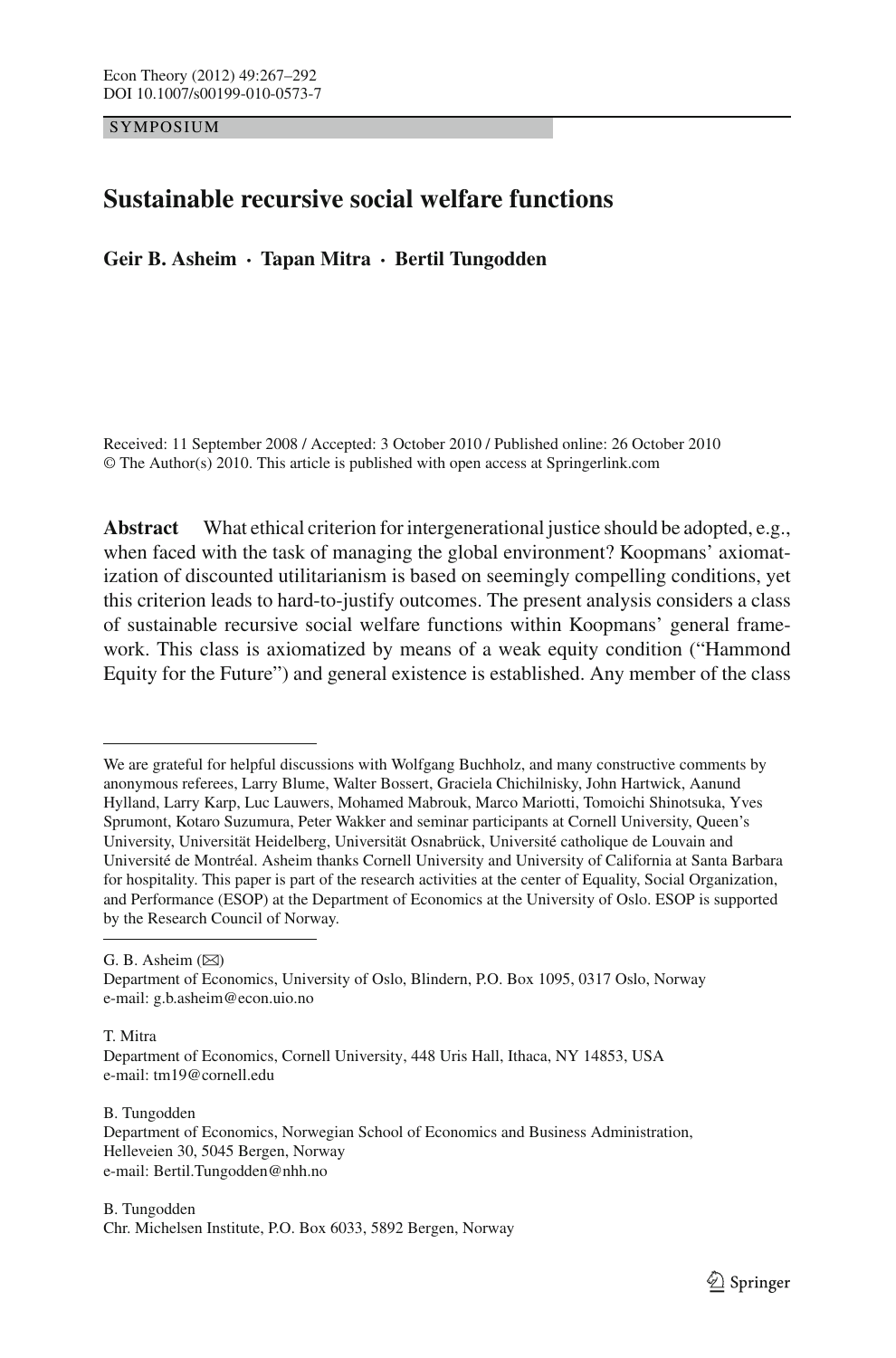satisfies the key axioms of Chichilnisky's "sustainable preferences". The analysis singles out one of Koopmans' original separability conditions (his Postulate 3'a), here called "Independent Present", as particularly questionable from an ethical perspective.

**Keywords** Intergenerational justice · Sustainability · Discounted utilitarianism

## **JEL Classification** D63 · D71 · Q01

## **1 Introduction**

How should we treat future generations? From a normative point of view, what are the present generation's obligations towards the future? What ethical criterion for intergenerational justice should be adopted if one seeks to respect the interests of future generations? Answering such questions is essential when faced with the task of managing the global environment, e.g., in the context of climate change.<sup>1</sup>

These questions can be approached and answered in at least two ways:

- 1. Through an axiomatic analysis one can investigate on what ethical conditions various criteria for intergenerational justice are based and then proceed to evaluate the normative appeal of these conditions.
- 2. By considering different technological environments, one can explore the consequences of various criteria for intergenerational justice, and compare the properties of the intergenerational well-being streams that are generated.

It is consistent with [Rawls\(1971\)](#page-25-0)*reflective equilibrium* to do both: criteria for intergenerational justice should be judged both by the ethical conditions on which they build and by their consequences in specific technological environments. In particular, we may question the appropriateness of a criterion for intergenerational justice if it produces unacceptable outcomes in relevant technological environments. This view has been supported by many scholars, including [Koopmans](#page-24-0) [\(1967\)](#page-24-0), [Dasgupta and Heal](#page-24-1) [\(1979,](#page-24-1) p. 311), and [Atkinson](#page-24-2) [\(2001](#page-24-2), p. 206).

When evaluating long-term policies, economists usually suggest to maximize the sum of discounted utilities. On the one hand, such *discounted utilitarianism* has been given a solid axiomatic foundation by Koopmans  $(1960)$ .<sup>[2](#page-1-1)</sup> On the other hand, this criterion has ethically questionable implications when applied to economic models with re-source constraints. This is demonstrated by [Dasgupta and Heal](#page-24-4) [\(1974\)](#page-24-4) in the so-called Dasgupta–Heal–Solow (DHS) model of capital accumulation and resource depletion [\(Dasgupta and Heal 1974](#page-24-4), [1979;](#page-24-1) [Solow 1974](#page-25-1)), where discounted utilitarianism for any

<span id="page-1-0"></span><sup>&</sup>lt;sup>1</sup> A separate set of important questions relates to how to implement policies that are designed to respect the interests of future generations and to assess their effectiveness; see, e.g., in the context of climate change, [Burniaux and Martins](#page-24-5) [\(2010](#page-24-5)), [Dutta and Radner](#page-24-6) [\(2010](#page-24-6)), [Karp and Zhang](#page-24-7) [\(2010](#page-24-7)) and [Ostrom](#page-25-2) [\(2010\)](#page-25-2). In this context it is also of interest to investigate the validity of the 'Coase theorem', as done by [Chipman and Tian](#page-24-8) [\(2010](#page-24-8)). Moreover, as pointed out by [Lecocq and Hourcade](#page-25-3) [\(2010](#page-25-3)), optimal policies may require estimates of future *intra*generational distribution. Finally, as illustrated by [Rezai et al.](#page-25-4) [\(2010](#page-25-4)), in some cases, such policies may benefit all generations, and thus do not represent a question of intergenerational justice.

<span id="page-1-1"></span><sup>&</sup>lt;sup>2</sup> For an alternative set of axioms leading to discounted utilitarianism, see [Lauwers](#page-25-5) [\(1997\)](#page-25-5).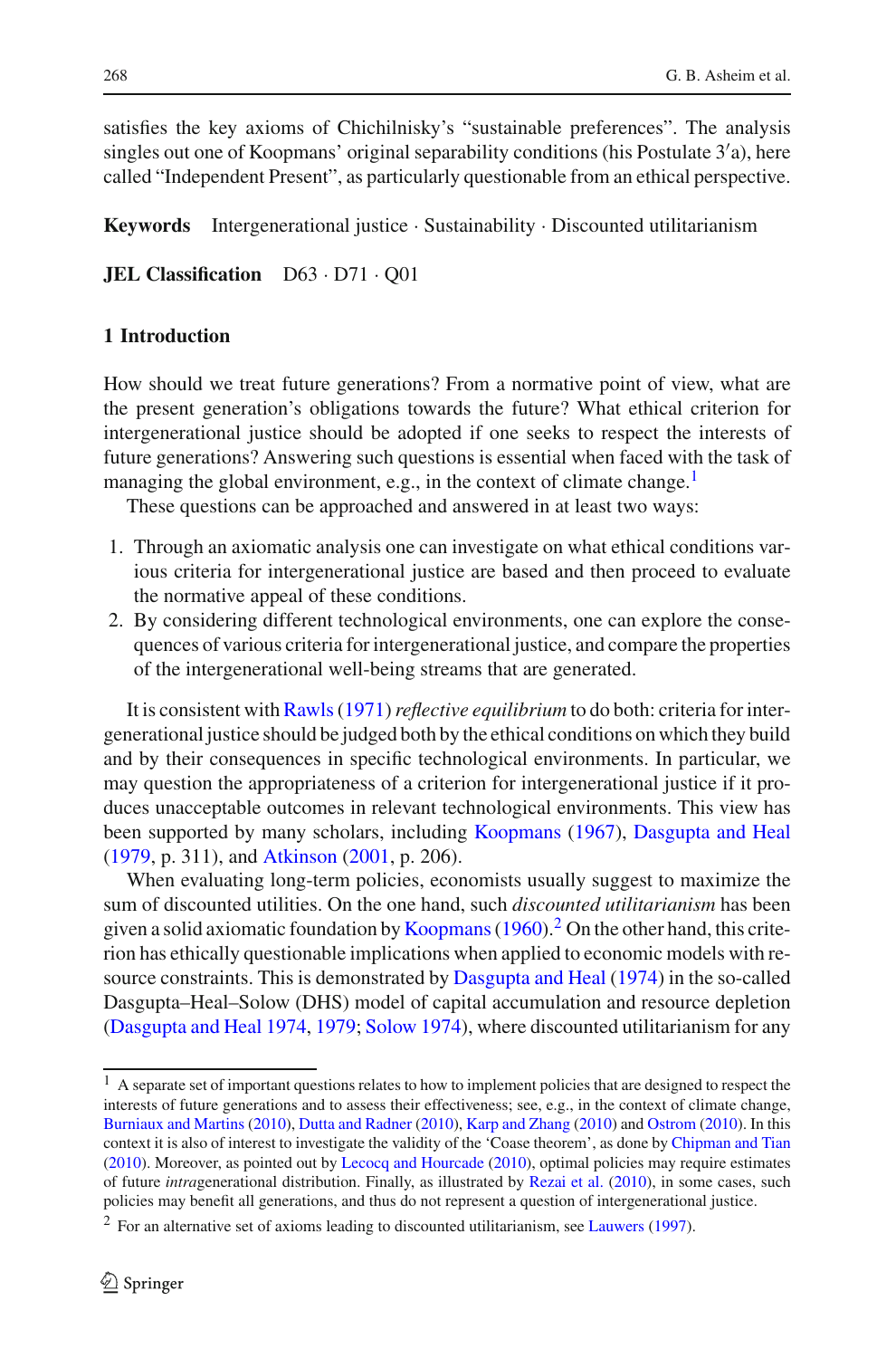positive discount rate undermines the well-being of generations in far future, even if sustainable streams with non-decreasing well-being are feasible.

In this paper we revisit Koopmans framework, with numerical representability, sensitivity, and stationarity as its key features. In Sect. [2](#page-3-0) we consider conditions that are sufficient to numerically represent the social welfare relation by means of a recursive social welfare function satisfying sensitivity, stationarity, and a condition requiring that the evaluation of two streams with the same present well-being *not* depe[nd](#page-24-3) [on](#page-24-3) [what](#page-24-3) [that](#page-24-3) [level](#page-24-3) [of](#page-24-3) [well-being](#page-24-3) [is,](#page-24-3) [thereby](#page-24-3) [echoing](#page-24-3) [the](#page-24-3) [analysis](#page-24-3) [of](#page-24-3) Koopmans [\(1960,](#page-24-3) Sects. 3–7). In this framework we introduce an equity condition we call "Hammond Equity for the Future", capturing the following ethical intuition: A sacrifice by the present generation leading to a uniform gain for all future generations cannot lead to a less desirable stream of well-being if the present remains better-off than the future even after the sacrifice.<sup>[3](#page-2-0)</sup>

In Sect. [3](#page-6-0) we point out that "Hammond Equity for the Future" is weak, as it is implied by all the standard consequentialist equity conditions suggested in the literature. We show that adding this condition leads to a class of sustainable recursive social welfare functions, where the well-being of the present generation is taken into account if and only if the future is better-off. Furthermore, we establish general existence by means of an algorithmic construction. Finally, we show that any member of this class of [sustainable](#page-24-9) [recursive](#page-24-9) [social](#page-24-9) [welfare](#page-24-9) [functions](#page-24-9) [satisfies](#page-24-9) [the](#page-24-9) [key](#page-24-9) [axioms](#page-24-9) [of](#page-24-9) Chichilnisky [\(1996\)](#page-24-9) "sustainable preferences", namely "No Dictatorship of the Present" and "No Dictatorship of the Future".<sup>[4](#page-2-1)</sup>

In Sect. [4](#page-10-0) we offer results that identify which of the conditions used by [Koopmans](#page-24-3) [\(1960\)](#page-24-3) to axiomatize discounted utilitarianism is particularly questionable from an ethical perspective. The condition in question, referred to as "Independent Present" by us and listed as Postulate 3'a by [Koopmans](#page-24-3) [\(1960](#page-24-3), Sect. 14), requires that the evaluation of two streams which differ during only the first two periods *not* depend on what the common continuation stream is. It is only by means of "Independent Present" that [Koopmans](#page-24-3) [\(1960,](#page-24-3) Sect. 14) moves beyond the recursive form to arrive at discounted utilitarianism, since this condition allows for additively separable representations when combined with stationarity and the requirement that the evaluation of two streams with the same present well-being not depend on what that level of well-being is [\(Debreu 1960](#page-24-10); [Gorman 1968a;](#page-24-11) [Koopmans 1986a\)](#page-24-12).

We suggest in Sect. [4](#page-10-0) that "Independent Present"—which in the words of [Heal](#page-24-13) [\(2005\)](#page-24-13) is "restrictive" and "surely not innocent"—may not be supported by ethical intuition, as it is not obvious that the resolution of a conflict between the first two generations should be independent of how their well-being compares to the well-being of later generations. In our formal analysis, we single out "Independent Present" as the culprit by showing that the addition of this condition contradicts both "Hammond Equity for the Future" and the [Chichilnisky](#page-24-9) [\(1996\)](#page-24-9) conditions.

In Sect. [5](#page-11-0) we apply sustainable recursive social welfare functions for studying optimal harvesting of a renewable resource that yields amenities. In a companion paper

<span id="page-2-0"></span><sup>3</sup> Our condition is inspired from [Hammond](#page-24-14) [\(1976\)](#page-24-14) Equity condition, but—as we will see—it is weaker and has not only an egalitarian justification.

<span id="page-2-1"></span><sup>&</sup>lt;sup>4</sup> See [Chichilnisky](#page-24-15) [\(2010](#page-24-15)) for an analysis of markets where traders have "sustainable preferences".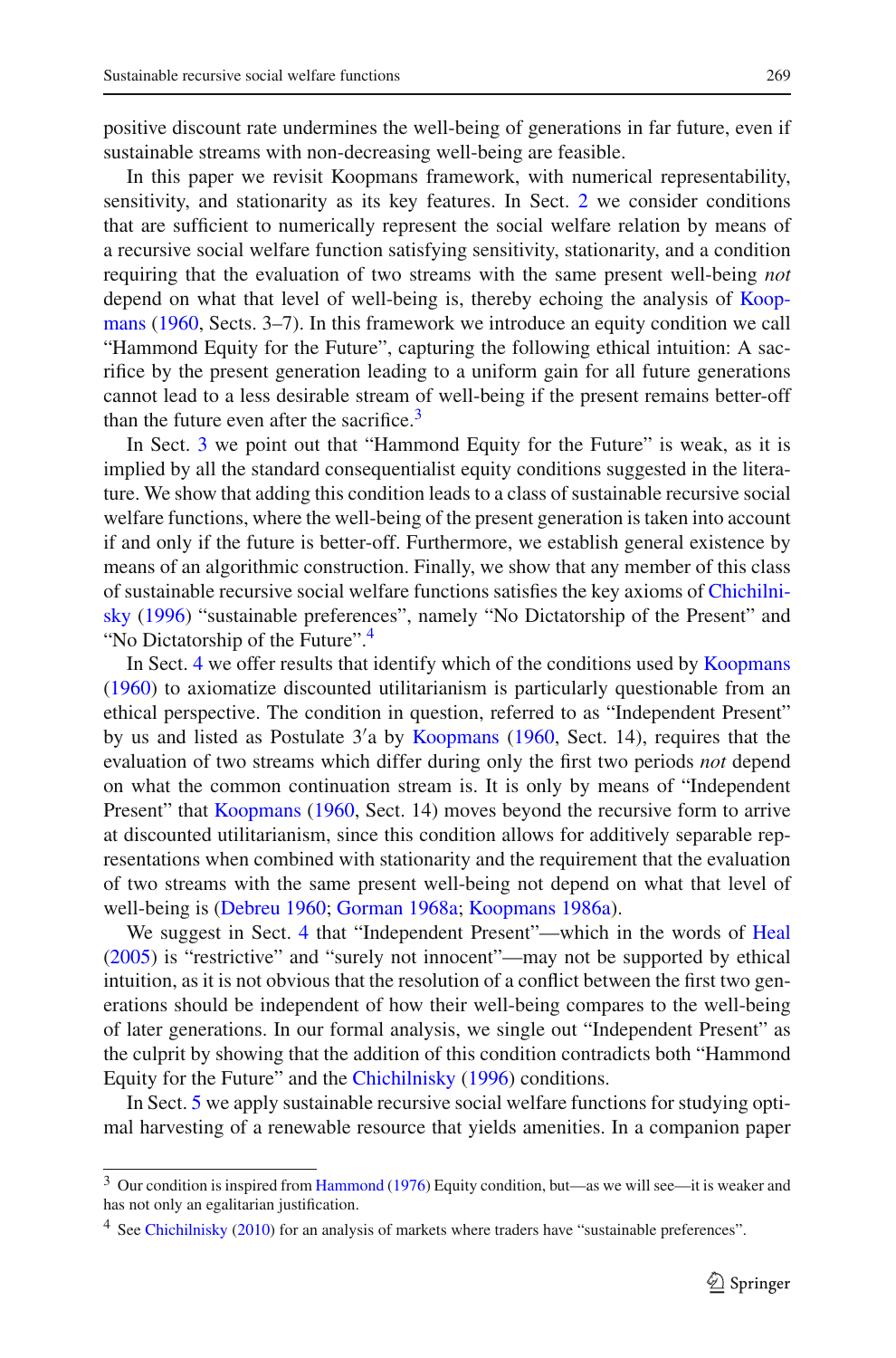[\(Asheim and Mitra 2010\)](#page-23-0) it is demonstrated how such functions can be used to solve the distributional conflicts in the DHS model. In both settings, our new criterion yields [consequences](#page-24-3) that differ from those of discounted utilitarianism.

Koopmans [\(1960](#page-24-3)) has often been interpreted as presenting the definitive case for discounted utilitarianism. In Sect. [6](#page-13-0) we discuss how our results contribute to a weakening of this impression, by exploring other avenues within the general setting of his approach. We also investigate the scope for our new equity condition "Hammond Equity for the Future" outside the Koopmans framework by *not* imposing that the social welfare relation is numerically representable.

All lemmas and proofs are relegated to an Appendix.

## <span id="page-3-0"></span>**2 Formal setting and basic result**

Let  $\mathbb R$  denote the set of real numbers and  $\mathbb Z_+$  the set of non-negative integers. Denote by  $_0$ **x** = ( $x_0, x_1, \ldots, x_t, \ldots$ ) an infinite stream, where  $x_t \in Y$  is a one-dimensional indicator of the well-being of generation *t*, and  $Y \subseteq \mathbb{R}$  is a non-degenerate interval of admissible well-beings.<sup>[5](#page-3-1)</sup> We will consider the set  $X$  of infinite streams bounded in well-being (see [Koopmans 1986b,](#page-25-6) p. 89); i.e., **X** is given by

$$
\mathbf{X} = \{ \mathbf{0} \mathbf{x} \in \mathbb{R}^{\mathbb{Z}_+} \mid [\inf_t x_t, \sup_t x_t] \subseteq Y \}.
$$

By setting  $Y = [0, 1]$ , this includes the important special case where  $\mathbf{X} = [0, 1]^{\mathbb{Z}_+}$ . However, the formulation allows for cases where *Y* is not compact.

Denote by  $_0$ **x**<sub>*T*−1</sub> = (*x*<sub>0</sub>, *x*<sub>1</sub>, ..., *x*<sub>*T*−1</sub>) and  $_T$ **x** = (*x*<sub>*T*</sub>, *x*<sub>*T*+1</sub>, ..., *x*<sub>*T*+*t*</sub>, ...,) the *T*-head and the *T*-tail of  $_0$ **x**. Write  $_{con}z = (z, z, \ldots)$  for the stream of a constant level of well-being equal to  $z \in Y$ . Throughout this paper we assume that the indicator of well-being is at least ordinally measurable and level comparable across generations; [Blackorby et al.](#page-24-16) [\(1984\)](#page-24-16) call this "level-plus comparability".

For all  $_0$ **x**,  $_0$ **y**  $\in$  **X**, we write  $_0$ **x**  $\geq 0$ **y** if and only if  $x_t \geq y_t$  for all  $t \in \mathbb{Z}_+$ ,  $_0$ **x**  $> 0$ **y** if and only if  $_0$ **x**  $\geq 0$ **y** and  $_0$ **x**  $\neq 0$ **y**, and  $_0$ **x**  $\gg 0$ **y** if and only if  $x_t > y_t$  for all  $t \in \mathbb{Z}_{+}.$ 

A *social welfare relation* (SWR) is a binary relation  $\succsim$  on **X**, where for all <sub>0</sub>**x**, <sub>0</sub>**y**  $\in$ **X**,  $\alpha$ **x**  $\geq$   $\alpha$ **y** stands for  $(\alpha$ **x**,  $\alpha$ **y**) ∈  $\geq$  and entails that  $\alpha$ **x** is deemed socially at least as good as <sub>0</sub>y. Denote by  $\sim$  and  $\succ$  the symmetric and asymmetric parts of  $\succsim$ ; i.e., 0**x** ∼ 0**y** is equivalent to 0**x**  $\succsim$  0**y** and 0**y**  $\succsim$  0**x** and entails that 0**x** is deemed socially indifferent to  $_0$ **y**, while  $_0$ **x**  $\gt$   $_0$ **y** is equivalent to  $_0$ **x**  $\gt$   $_0$ **y** and  $_0$ **y**  $\gt$   $_0$ **x** and entails that  $_0$ **x** is deemed socially preferred to  $_0$ **y**.

All comparisons are made at time 0. We abuse notation slightly by writing, for *T*,  $T' \ge 0$ ,  $_T$ **x** and  $_{T'}$ **y** when referring to  $_0$ **x**<sup> $\prime$ </sup> and  $_0$ **y**<sup> $\prime$ </sup> where for all *t*,  $x'_t = x_{T+t}$  and  $y'_t = y_{T'+t}$ . This notational convention allows us to write  $T$ **x**,  $T'$ **y**  $\in$  **X** and  $T$ **x**  $\geq T'$ **y**.

<span id="page-3-1"></span><sup>5</sup> A more general framework is, as used by [Koopmans](#page-24-3) [\(1960\)](#page-24-3), to assume that the well-being of generation *t* depends on an *n*-dimensional vector  $\mathbf{x}_t$  that takes on values in a connected set **Y**. However, by representing the well-being of generation  $t$  by a scalar  $x_t$ , we can focus on intergenerational issues. In doing so, we follow, e.g., [Diamond](#page-24-17) [\(1965](#page-24-17)), [Svensson](#page-25-7) [\(1980](#page-25-7)), [Chichilnisky](#page-24-9) [\(1996\)](#page-24-9), [Basu and Mitra](#page-24-18) [\(2003](#page-24-18)) and Bossert et al. [\(2007\)](#page-24-19).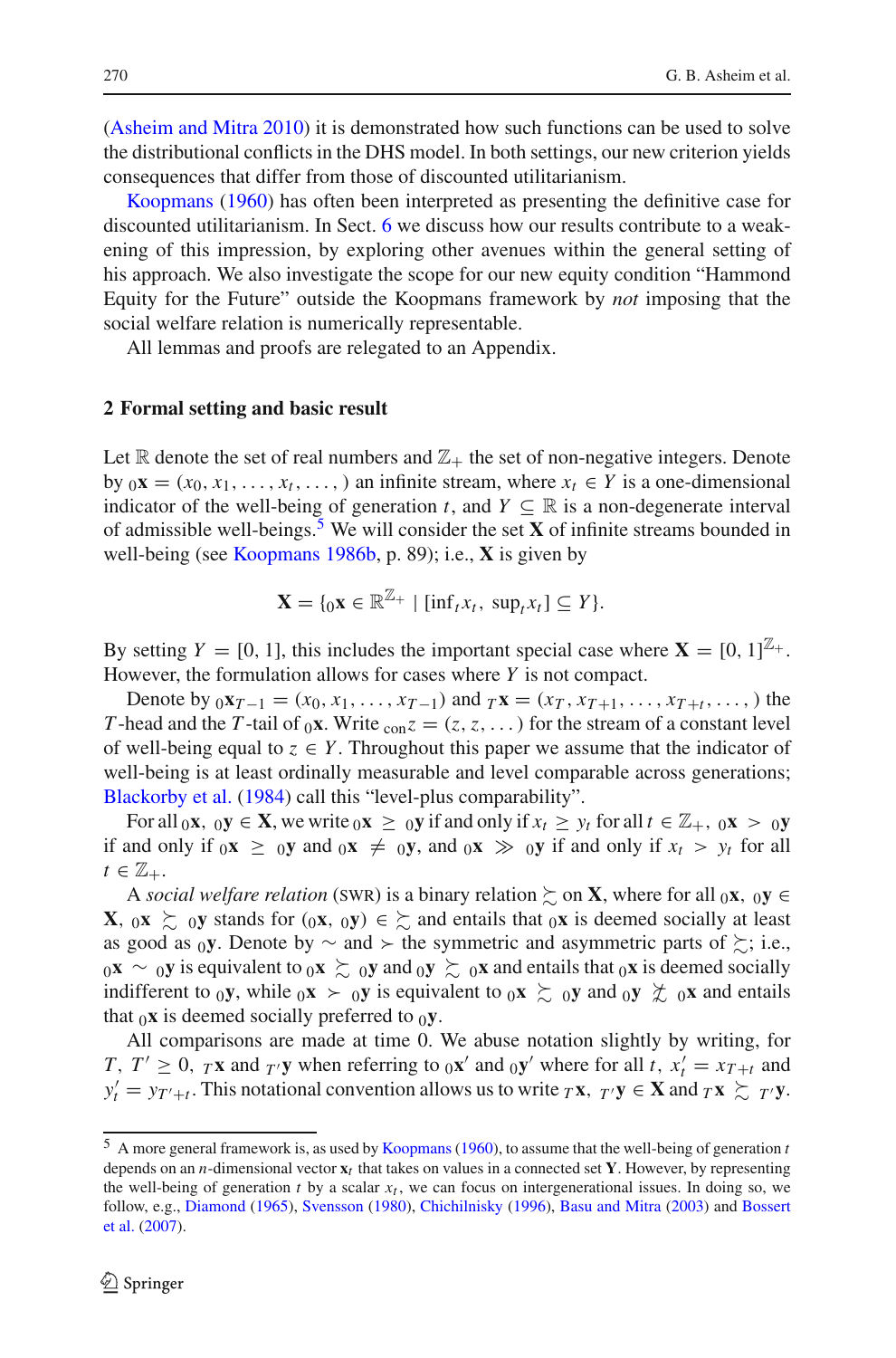It is used throughout the paper, e.g., in the definition of condition **IF**, in the statement of Lemma [2,](#page-16-0) and in the proofs of Proposition [2](#page-6-1) and Lemma [3.](#page-20-0)

A *social welfare function* (SWF) representing  $\succsim$  is a mapping  $W : \mathbf{X} \to \mathbb{R}$  with the property that for all  $_0$ **x**,  $_0$ **y**  $\in$  **X**,  $W(0) \geq W(0)$  if and only if  $_0$ **x**  $\geq 0$ **y**. A mapping  $W: \mathbf{X} \to \mathbb{R}$  is *monotone* if  ${}_0\mathbf{x} \geq {}_0\mathbf{y}$  implies  $W({}_0\mathbf{x}) \geq W({}_0\mathbf{y})$ .

In the present section, we impose conditions on the swr sufficient to obtain a numer-ical representation in terms of an SWF with a recursive structure (see Proposition [2](#page-6-1)) below), similar to, but not identical to [Koopmans'](#page-24-3) [\(1960](#page-24-3), Sects. 3–7).

To obtain a numerical representation, we impose two conditions.

**Condition O** (*Order*)  $\succsim$  is complete (for all  $_0$ **x**,  $_0$ **y**  $\in$  **X**,  $_0$ **x**  $\succsim$   $_0$ **y**  $\downarrow \sim$   $_0$ **x**) and transitive (for all  $_0$ **x**,  $_0$ **y**,  $_0$ **z**  $\in$  **X**,  $_0$ **x**  $\geq$   $_0$ **y** and  $_0$ **y**  $\geq$   $_0$ **z** imply  $_0$ **x**  $\geq$   $_0$ **z**).

**Condition RC** (*Restricted Continuity*) For all  $_0$ **x**,  $_0$ **y**  $\in$  **X**, if  $_0$ **x** satisfies  $x_t = z$  for all *t*  $\geq 1$ , and the sequence of streams  $\langle 0 \mathbf{x}^n \rangle_{n \in \mathbb{N}}$  satisfies  $\lim_{n \to \infty} \sup_t |x_t^n - x_t| = 0$ with, for each  $n \in \mathbb{N}$ ,  $0x^n \in X$  and  $0x^n \nless 0$ **y** (resp.  $0x^n \nless 0$ **y**), then  $0x \nless 0$ **y** (resp.  $0X \not\geq 0Y$ ).

Condition **RC** is weaker than ordinary supnorm continuity as, under condition **RC**, the stream <sub>0</sub>**x** to which the sequence  $\langle 0 \mathbf{x}^n \rangle_{n \in \mathbb{N}}$  converges is restricted to having a constant level of well-being from period 1 on.

**Condition C** (*Continuity*) For all  $_0$ **x**,  $_0$ **y**  $\in$  **X**, if the sequence of streams  $\langle_0$ **x**<sup>*n*</sup> $\rangle$ <sub>*n*∈N</sub> satisfies  $\lim_{n\to\infty} \sup_t |x_t^n - x_t| = 0$  with, for each  $n \in \mathbb{N}$ ,  $0x^n \in \mathbf{X}$  and  $0x^n \nless 0$ **y** (resp.  $0\mathbf{x}^n \nsucceq 0\mathbf{y}$ ), then  $0\mathbf{x} \nsucceq 0\mathbf{y}$  (resp.  $0\mathbf{x} \nsucceq 0\mathbf{y}$ ).

Condition **C** is entailed by [Koopmans](#page-24-3) [\(1960](#page-24-3)) Postulate 1. As the analysis of Sect. [3](#page-6-0) shows, the weaker continuity condition **RC** enables us to show existence of sustainable recursive social welfare functions.

The central condition in [Koopmans](#page-24-3) [\(1960\)](#page-24-3) analysis is the stationarity postulate (Postulate 4). Combined with Koopmans' Postulate 3b (the condition requiring that the evaluation of two streams with the same present well-being not depend on what that level of well-being is), the stationarity postulate is equivalent to the following independence condition (where we borrow the name that [Fleurbaey and Michel](#page-24-20) [\(2003](#page-24-20)) use for a slightly stronger version of this condition).

**Condition IF** (*Independent Future*) For all <sub>0</sub>**x**,  $_0$ **y**  $\in$  **X** with  $x_0 = y_0$ ,  $_0$ **x**  $\geq$   $_0$ **y** if and only if  $_1 \mathbf{x} \geq 1 \mathbf{y}$ .

Condition **IF** means that an evaluation concerning only generations from the next period on can be made as if the present time (time 0) was actually at time 1, i.e., as if generations  $\{0, 1, \ldots\}$  would have taken the place of generations  $\{1, 2, \ldots\}$ . If we extended our framework to also include comparisons at future times, then **IF** would imply time consistency as long as the SWR is time invariant.

With the well-being of each generation *t* expressed by a one-dimensional indicator  $x_t$ , it is uncontroversial to ensure through the following condition that a higher value of *xt* cannot lead to a socially less preferred stream.

**Condition M** (*Monotonicity*) For all  $_0$ **x**,  $_0$ **y**  $\in$  **X**, if  $_0$ **x**  $>$   $_0$ **y**, then  $_0$ **y**  $\not\neq$   $_0$ **x**.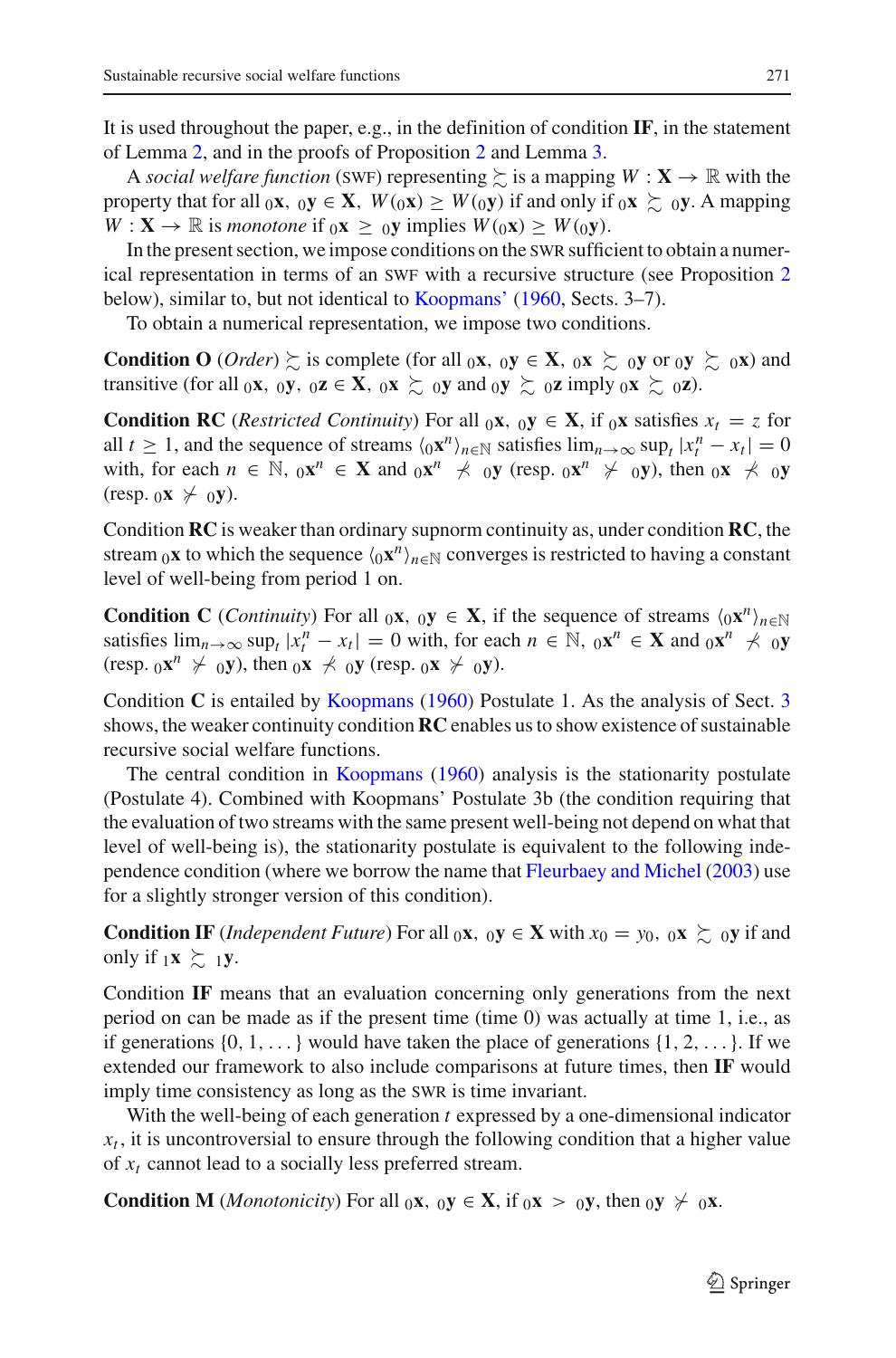Combined with the completeness part of condition **O**, it follows from condition **M** that, for all  ${}_0x, \, {}_0y \in X$ , if  ${}_0x \geq {}_0y$ , then  ${}_0x \succsim {}_0y$ . Condition **M** is obviously implied by the "Strong Pareto" condition.

**Condition SP** (*Strong Pareto*) For all  $_0$ **x**,  $_0$ **y**  $\in$  **X**, if  $_0$ **x**  $>$   $_0$ **y**, then  $_0$ **x**  $>$   $_0$ **y**.

With condition **M** we need not impose [Koopmans](#page-24-3) [\(1960\)](#page-24-3) extreme streams postulate (Postulate 5) and can consider the set of infinite streams bounded in well-being.

As the fifth and final condition of our basic representation result (Proposition [2\)](#page-6-1), we impose the following efficiency condition:

**Condition RD** (*Restricted Dominance*) For all  $x, z \in Y$ , if  $x < z$ , then  $(x, \text{con } z) \prec$ con*z*.

To evaluate the implications of **RD**, consider the following three conditions:

**Condition WS** (*Weak Sensitivity*) There exist  $_0$ **x**,  $_0$ **y**,  $_0$ **z**  $\in$  **X** such that  $(x_0, 1$ **z**)  $\succ$  $(y_0, 1z)$ .

**Condition DF** (*Dictatorship of the Future*) For all  $_0$ **x**,  $_0$ **y**  $\in$  **X** such that  $_0$ **x**  $>$   $_0$ **y**, there exist *y*,  $\bar{y} \in Y$ , with  $y \le x_t$ ,  $y_t \le \bar{y}$  for all  $t \in \mathbb{Z}_+$ , and  $T' \in \mathbb{Z}_+$  such that, for every <sub>0</sub>**z**,  $_0$ **v** ∈ [*y*,  $\bar{y}$ ]<sup>Z<sub>+</sub></sup>,  $(0zT-1, TX) > (0VT-1, TY)$  for all  $T > T'$ .

**Condition NDF** (*No Dictatorship of the Future*) Condition **DF** does not hold.

Condition **SP** implies condition **RD**, which in turn implies condition **WS**. Condition **WS** coincides with [Koopmans'](#page-24-3) [\(1960](#page-24-3)) Postulate 2. Condition **NDF** generalizes one of [Chichilnisky's](#page-24-9) [\(1996](#page-24-9)) two main axioms to our setting where we consider the set of infinite streams bounded in well-being.

<span id="page-5-0"></span>**Proposition 1** Assume that the SWR  $\succsim$  satisfies conditions **O** and IF. Then WS is *equivalent to* **NDF***.*

As already noted at the end of the introduction, the proof of this and later results are provided in an Appendix.

Since **RD** strengthens **WS**, it follows from Proposition [1](#page-5-0) that **RD** ensures "No Dictatorship of the Future", provided that the swr satisfies conditions **O** and **IF**. To appreciate why we cannot replace **RD** with an even stronger efficiency condition, we refer to the analysis of Sect. [3](#page-6-0) and the impossibility result of Proposition [4.](#page-8-0)

To state Proposition [2,](#page-6-1) we introduce the following notation:

 $U := \{U : Y \to \mathbb{R} \mid U \text{ is continuous and non-decreasing};\}$  $U(Y)$  is not a singleton}  $U_I := \{ U : Y \to \mathbb{R} \mid U \text{ is continuous and increasing } \}$  $V(U) := \{V : U(Y)^2 \to \mathbb{R} \mid V \text{ satisfies (V.0), (V.1), (V.2), and (V.3)}\},\$ 

where for all  $U \in \mathcal{U}$ ,  $U(Y)$  denotes the range of U, and the properties of the *aggregator function V*, (V.0)–(V.3), are as follows:

(V.0)  $V(u, w)$  is continuous in  $(u, w)$  on  $U(Y)^2$ .

(V.1)  $V(u, w)$  is non-decreasing in *u* for given *w*.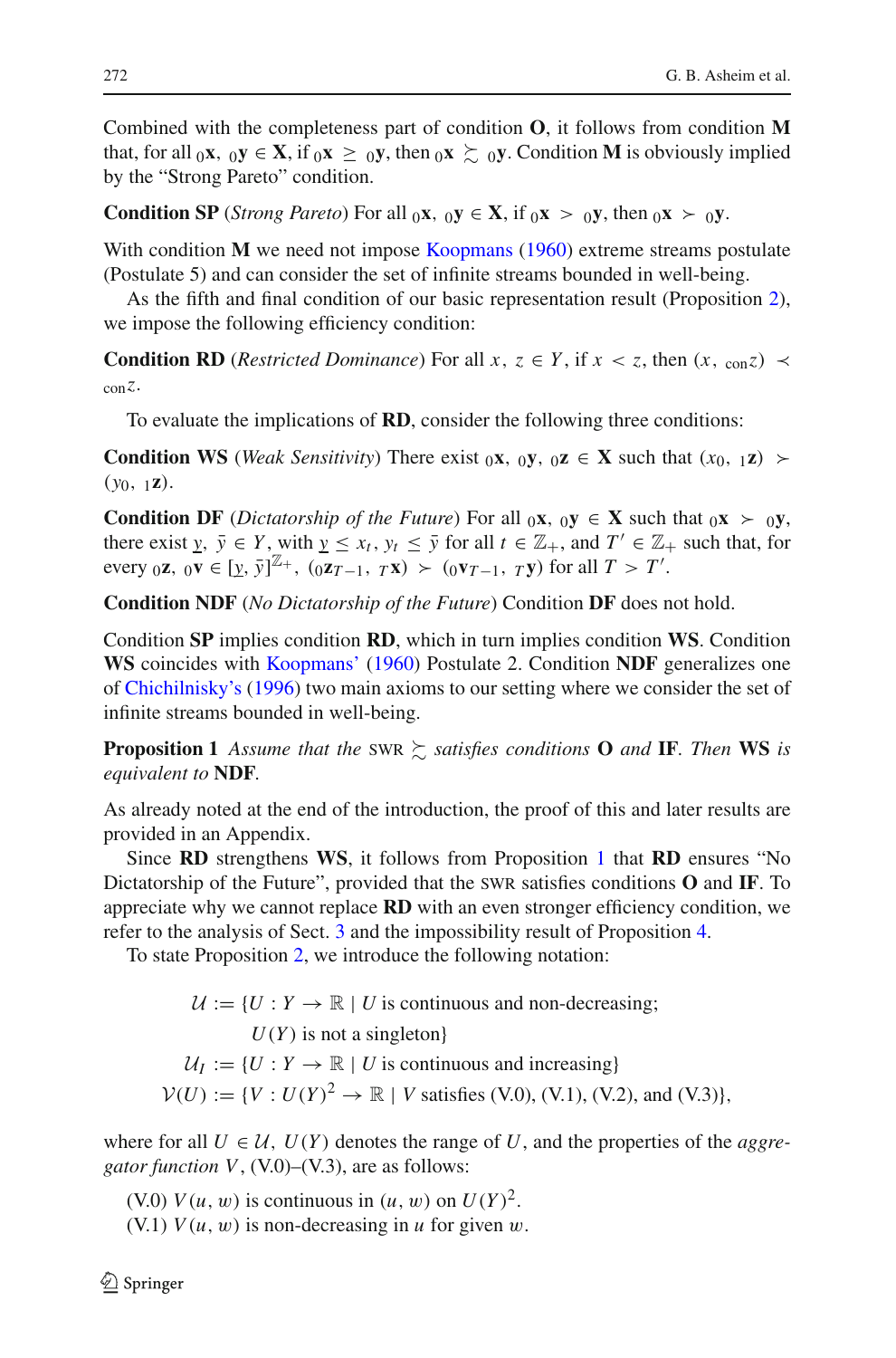$(V.2)$   $V(u, w)$  is increasing in w for given u.

(V.3)  $V(u, w) < w$  for  $u < w$ , and  $V(u, w) = w$  for  $u = w$ .

<span id="page-6-1"></span>**Proposition 2** *The following two statements are equivalent:*

- (1) *The* SWR  $\succsim$  *satisfies conditions* **O***,* **RC***,* **IF***,* **M***, and* **RD***.*
- (2) *There exists a monotone* SWF  $W : \mathbf{X} \to \mathbb{R}$  *representing*  $\succsim$  *and satisfying, for some U*  $\in U_1$  *and*  $V \in V(U)$ ,  $W({}_0x) = V(U(x_0), W({}_1x))$  *for all*  ${}_0x \in X$  *and*  $W(c_{on}z) = U(z)$  *for all*  $z \in Y$ .

For a given representation *W* (with associated utility function *U*) of an SWR satisfying conditions **O**, **RC**, **IF**, **M**, and **RD**, we refer to  $U(x_t)$  as the *utility* of generation *t* and  $W(0x)$  as the *welfare* derived from the infinite stream  $0x$ .

#### <span id="page-6-0"></span>**3 Hammond equity for the future**

Discounted utilitarianism satisfies conditions **O**, **RC**, **IF**, **M**, and **RD**. Hence, these conditions do not by themselves prevent "Dictatorship of the Present", in the terminology of [Chichilnisky](#page-24-9) [\(1996](#page-24-9)).

**Condition DP** (*Dictatorship of the Present*) For all  $_0$ **x**,  $_0$ **y**  $\in$  **X** such that  $_0$ **x**  $\succ$   $_0$ **y**, there exist *y*,  $\bar{y} \in Y$ , with  $y \leq x_t$ ,  $y_t \leq \bar{y}$  for all  $t \in \mathbb{Z}_+$ , and  $T' \in \mathbb{Z}_+$  such that, for  $\lim_{T \to \infty} \int_0^T \mathbf{z} \cdot \mathbf{y} \cdot \mathbf{y} \cdot \mathbf{y} = \lim_{T \to \infty} \int_0^T \mathbf{y} \cdot \mathbf{y} \cdot \mathbf{y} \cdot \mathbf{y} \cdot \mathbf{y} \cdot \mathbf{y} \cdot \mathbf{y} \cdot \mathbf{y} \cdot \mathbf{y} \cdot \mathbf{y} \cdot \mathbf{y} \cdot \mathbf{y} \cdot \mathbf{y} \cdot \mathbf{y} \cdot \mathbf{y} \cdot \mathbf{y} \cdot \mathbf{y} \cdot \mathbf{y} \cdot \mathbf{y} \cdot \mathbf{y$ 

**Condition NDP** (*No Dictatorship of the Present*) Condition **DP** does not hold.

Condition **NDP** generalizes the other of [Chichilnisky's](#page-24-9) [\(1996](#page-24-9)) two main axioms to our setting where we consider the set of infinite streams bounded in well-being.

We impose a weak new equity condition that ensures **NDP**. Combined with **RC**, this condition entails that the interest of the present are taken into account only if the present is worse-off than the future. Consider a stream  $(x, \text{conz})$  having the property that well-being is constant from the second period on. For such a stream we may unequivocally say that, if  $x < z$ , then the present is worse-off than the future. Likewise, if  $x > z$ , then the present is better-off than the future.

**Condition HEF** (*Hammond Equity for the Future*) For all *x*, *y*, *z*, *v*  $\in$  *Y*, if *x* > *y* >  $v > z$ , then  $(x, \text{con } z) \nsucc (y, \text{con } v)$ .

For streams where well-being is constant from the second period on, condition **HEF** captures the idea of giving priority to an infinite number of future generations in the choice between alternatives where the future is worse-off compared with the present in both alternatives. If the present is better-off than the future and a sacrifice now leads to a uniform gain for all future generations, then such a transfer from the present to the future cannot lead to a less desirable stream, as long as the present remains better-off than the future.

<span id="page-6-2"></span><sup>6</sup> Condition **HEF** was introduced in a predecessor to this paper [\(Asheim and Tungodden 2004b\)](#page-23-1) and has been analyzed by [Banerjee](#page-24-21) [\(2006\)](#page-24-21), [Asheim et al.](#page-23-2) [\(2007\)](#page-23-2), [Asheim and Mitra](#page-23-0) [\(2010\)](#page-23-0), and Alcantud and García-Sanz [\(2010\)](#page-23-3).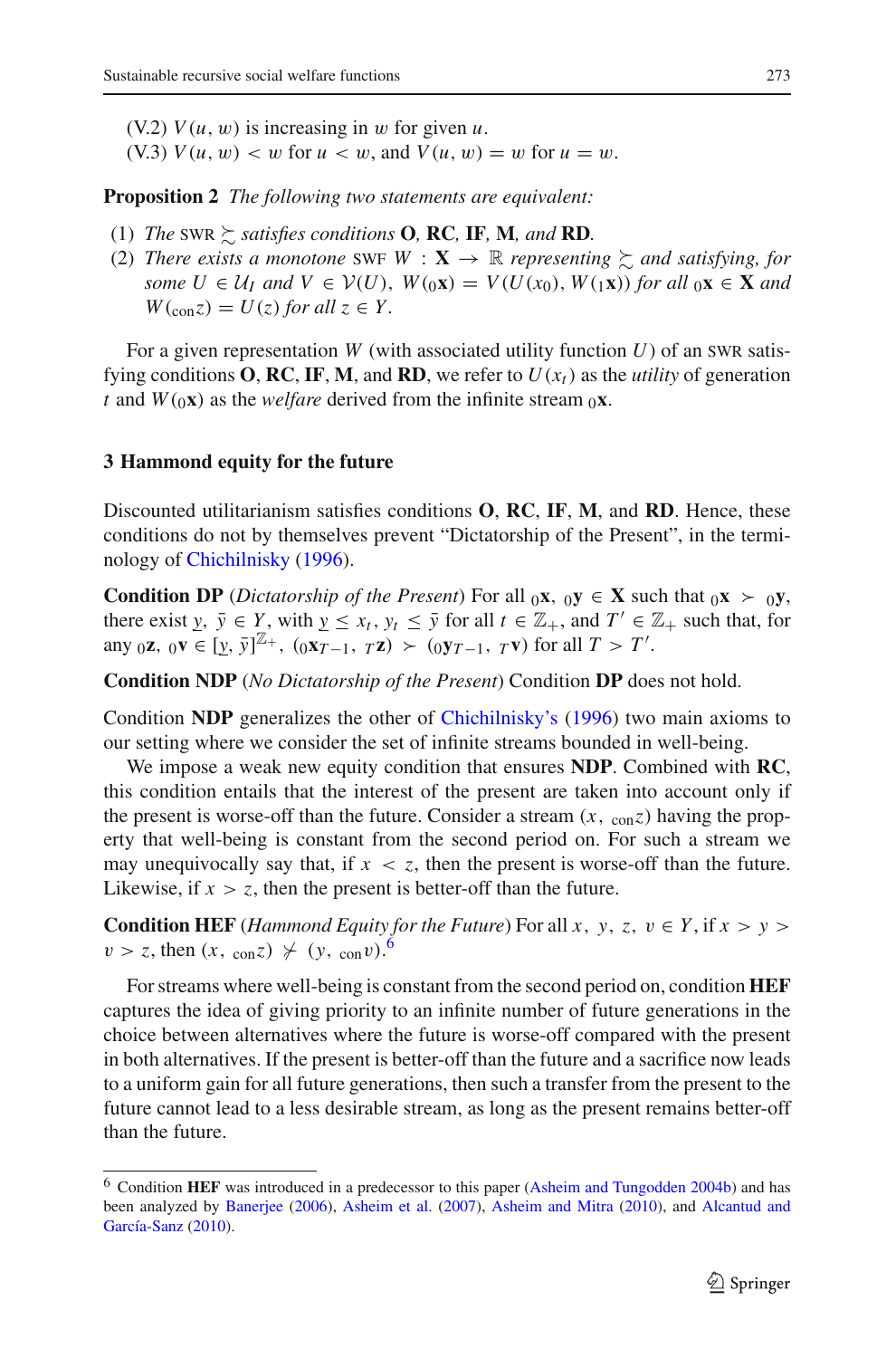To appreciate the weakness of condition **HEF**, consider weak versions of the standard "Hammond Equity" condition [\(Hammond 1976\)](#page-24-14) and [Lauwers](#page-25-8) [\(1998\)](#page-25-8) nonsubstitution condition.

**Condition WHE** (*Weak Hammond Equity*) For all  $_0$ **x**,  $_0$ **y**  $\in$  **X**, if  $_0$ **x** and  $_0$ **y** satisfy that there exists a pair  $\tau'$ ,  $\tau''$  such that  $x_{\tau'} > y_{\tau} > y_{\tau''} > x_{\tau''}$  and  $x_t = y_t$  for all  $t \neq \tau'$ ,  $\tau''$ , then  ${}_0\mathbf{x} \not\succ {}_0\mathbf{y}$ .<sup>[7](#page-7-0)</sup>

**Condition WNS** (*Weak Non-Substitution*) For all *x*, *y*, *z*, *v*  $\in$  *Y*, if *v*  $>$  *z*, then  $(x, \text{con } z) \not\succ (y, \text{con } v).$ 

By assuming, in addition, that well-beings are at least cardinally measurable and fully comparable, we may also consider weak versions of the Lorenz Domination and Pigou–Dalton principles. Such equity conditions have been used in the setting of infinite streams by, e.g., [Birchenhall and Grout](#page-24-22) [\(1979\)](#page-24-22), [Asheim](#page-23-4) [\(1991](#page-23-4)), Fleurbaey and Michel [\(2001\)](#page-24-23), and [Hara et al.](#page-24-24) [\(2008\)](#page-24-24).

**Condition WLD** (*Weak Lorenz Domination*) For all  $_0$ **x**,  $_0$ **y**  $\in$  **X**, if  $_0$ **x** and  $_0$ **y** are such that  $0YT-1$  weakly Lorenz dominates  $0XT-1$  and  $TX = TY$  for some  $T > 1$ , then  $_{0}x \not\succ 0y$ .<sup>[8](#page-7-1)</sup>

**Condition WPD** (*Weak Pigou–Dalton*) For all  $_0$ **x**,  $_0$ **y**  $\in$  **X**, if  $_0$ **x** and  $_0$ **y** are such that there exist a positive number  $\epsilon$  and a pair  $\tau'$ ,  $\tau''$  satisfying  $x_{\tau'} - \epsilon = y_{\tau'} \ge y_{\tau''} =$  $x_{\tau''} + \epsilon$  and  $x_t = y_t$  for all  $t \neq \tau'$ ,  $\tau''$ , then  ${}_0\mathbf{x} \not> {}_0\mathbf{y}$ .

<span id="page-7-2"></span>While it is clear that condition **HEF** is implied by **WNS**, it is perhaps less obvious that, under **O** and **M**, **HEF** is at least as weak as *each* of **WHE**, **WPD**, and **WLD**.

**Proposition 3** Assume that the SWR  $\gtrsim$  satisfies conditions **O** and **M**. Then each of **WHE***,* **WPD***, and* **WLD** *implies* **HEF***.*

Note that condition **HEF** involves a comparison between a sacrifice by a single generation and a uniform gain for each member of an infinite set of generations that are worse-off. Hence, contrary to the standard "Hammond Equity" condition, if wellbeings are made (at least) cardinally measurable and fully comparable, then the transfer from the better-off present to the worse-off future specified in condition **HEF** increases the sum of well-beings for a sufficiently large number *T* of generations. This entails that condition **HEF** is implied by both **WPD** and **WLD**, independently of what specific cardinal scale of well-beings is imposed (provided that conditions **O** and **M** are satisfied). Hence, "Hammond Equity for the Future" can be endorsed from both an egalitarian and utilitarian point of view. In particular, condition **HEF** is weaker and more compelling than the standard "Hammond Equity" condition.

<span id="page-7-0"></span><sup>7</sup> Under completeness, condition **WHE** corresponds to the standard "Hammond Equity" condition, where the premise implies  $_{0}\mathbf{x} \precsim 0\mathbf{y}$ .

<span id="page-7-1"></span> $8 \text{ For any } T > 0$ ,  $0 \text{ y}_{T-1}$  *weakly Lorenz dominates*  $0 \textbf{x}_{T-1}$  if and only if (i)  $\sum_{\tau=0}^{T-1} y_{\tau} = \sum_{\tau=0}^{T-1} x_{\tau}$  and (ii) if  $\varphi$  and  $\psi$  are permutations on  $\{0,\ldots,T-1\}$  such that  $y_{\varphi(1)} \leq \cdots \leq y_{\varphi(T-1)}$  and  $x_{\psi(1)} \leq \cdots \leq x_{\psi(T-1)}$ , then  $\sum_{\tau=0}^{t} y_{\varphi(\tau)} \ge \sum_{\tau=0}^{t} x_{\psi(\tau)}$  for every  $t = 0, \ldots, T-1$ .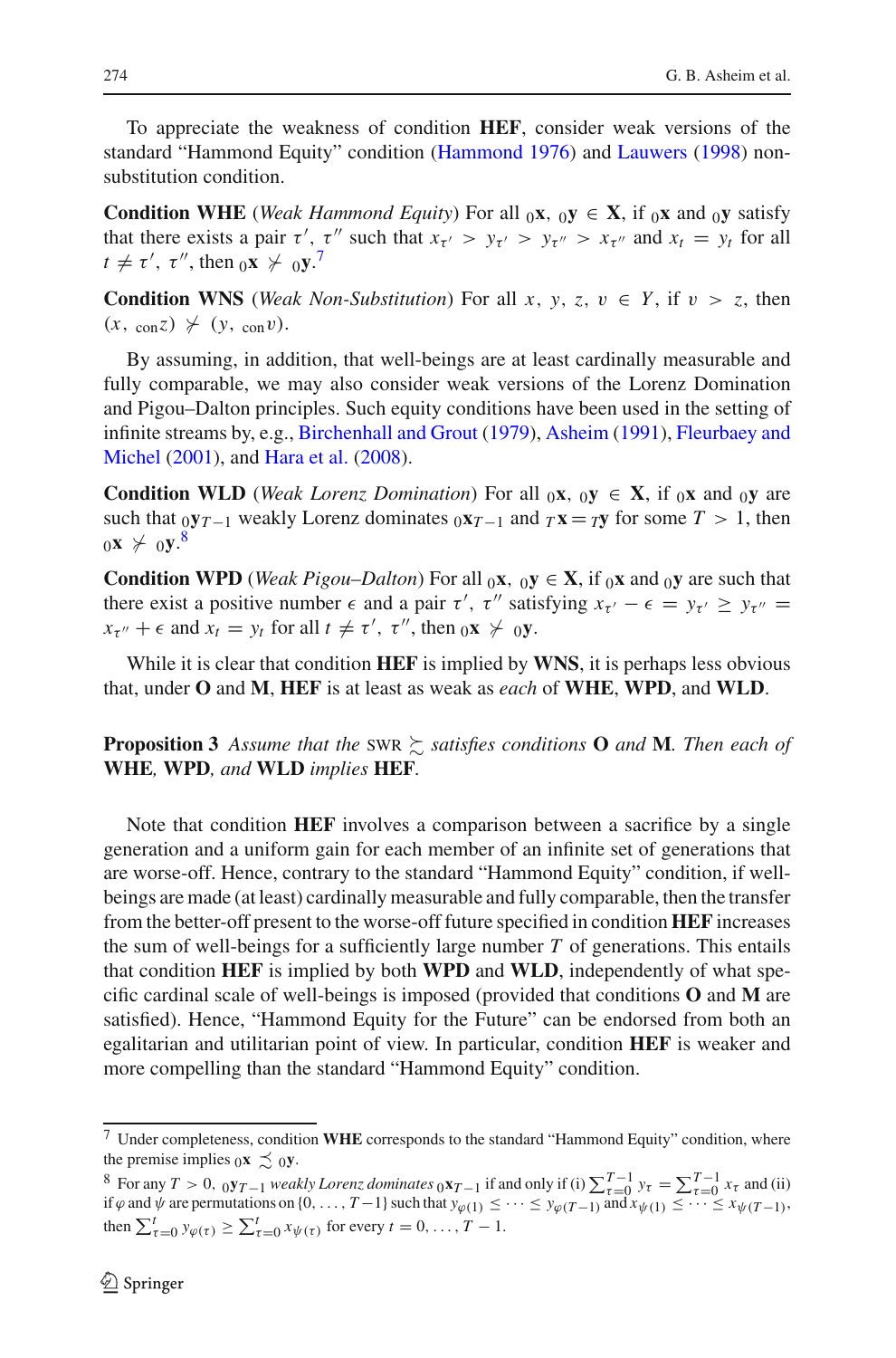However, in line with the Diamond–Yaari impossibility result [\(Diamond 1965](#page-24-17)) on the inconsistency of equity and efficiency conditions under continuity, $9$  the equity condition **HEF** is in conflict with the following weak efficiency condition under **RC**.

**Condition RS** (*Restricted Sensitivity*) There exist *x*,  $z \in Y$  with  $x > z$  such that  $(x, \text{con } z)$   $\succ$  con*z*.

<span id="page-8-0"></span>Condition **SP** implies condition **RS**, which in turn implies condition **WS**.

**Proposition 4** *There is no* SWR  $\gtrsim$  *satisfying conditions* **RC***,* **RS***, and* **HEF***.* 

Impossibility results arising from **HEF** are further explored in [Asheim et al.](#page-23-2) [\(2007](#page-23-2)). Here we concentrate on swrs that satisfy **HEF**. We note that it follows from Proposition [4](#page-8-0) that **RD** is the strongest efficiency condition compatible with **HEF** under **RC**, when comparing streams  $(x, \text{conz})$  where well-being is constant from the second period on with constant streams con*z*.

<span id="page-8-4"></span>The following result establishes that "Dictatorship of the Present" is indeed ruled out by adding condition **HEF** to conditions **O**, **RC**, **IF**, and **M**.

**Proposition 5** *Assume that the* swr - *satisfies conditions* **O***,* **RC***,* **IF***, and* **M***. Then* **HEF** *implies* **NDP***.*

How does the basic representation result of Proposition [2](#page-6-1) change if we also impose condition  $\textbf{H}\textbf{E}\textbf{F}$  on an SWR  $\succsim$  satisfying conditions  $\textbf{O}, \textbf{R}\textbf{C}, \textbf{IF}, \textbf{M},$  and  $\textbf{R}\textbf{D}$ ? To investigate this question, introduce the following notation:

 $V_S(U) := \{V : U(Y)^2 \to \mathbb{R} \mid V \text{ satisfies (V.0), (V.1), (V.2), and (V.3')}\},\$ 

where  $(V.3')$  is given as follows:

(V.3<sup>'</sup>)  $V(u, w) < w$  for  $u < w$ , and  $V(u, w) = w$  for  $u \geq w$ .

<span id="page-8-2"></span>Note that, for each  $U \in \mathcal{U}$ ,  $\mathcal{V}_S(U) \subseteq \mathcal{V}(U)$ .

**Proposition 6** *The following two statements are equivalent:*

- (1) *The* SWR  $\succsim$  *satisfies conditions* **O***,* **RC***,* **IF***,* **M***,* **RD***, and* **HEF***.*
- (2) *There exists a monotone* SWF  $W : \mathbf{X} \to \mathbb{R}$  *representing*  $\succsim$  *and satisfying, for some U*  $\in U_1$  *and*  $V \in V_S(U)$ ,  $W(\omega x) = V(U(x_0), W(\omega x))$  *for all*  $\omega x \in X$  *and*  $W(c_{on}z) = U(z)$  *for all*  $z \in Y$ .

We refer to a mapping satisfying the property presented in statement (2) of Proposition [6](#page-8-2) as a *sustainable recursive* swf. Proposition [6](#page-8-2) does not address the question whether there exists a sustainable recursive SWF for any  $U \in \mathcal{U}_I$  and  $V \in \mathcal{V}_S(U)$ . This question of existence is resolved through the following proposition, which also characterizes the asymptotic properties of such social welfare functions:

<span id="page-8-3"></span><span id="page-8-1"></span><sup>&</sup>lt;sup>9</sup> The Diamond–Yaari impossibility result states that the equity condition of "Weak Anonymity" (deeming two streams socially indifferent if one is obtained from the other through a finite permutation of well-beings) is inco[nsistent](#page-24-20) [with](#page-24-20) [the](#page-24-20) [efficiency](#page-24-20) [condition](#page-24-20) **SP** given **C**. See also [Basu and Mitra](#page-24-18) [\(2003\)](#page-24-18) and Fleurbaey and Michel [\(2003\)](#page-24-20).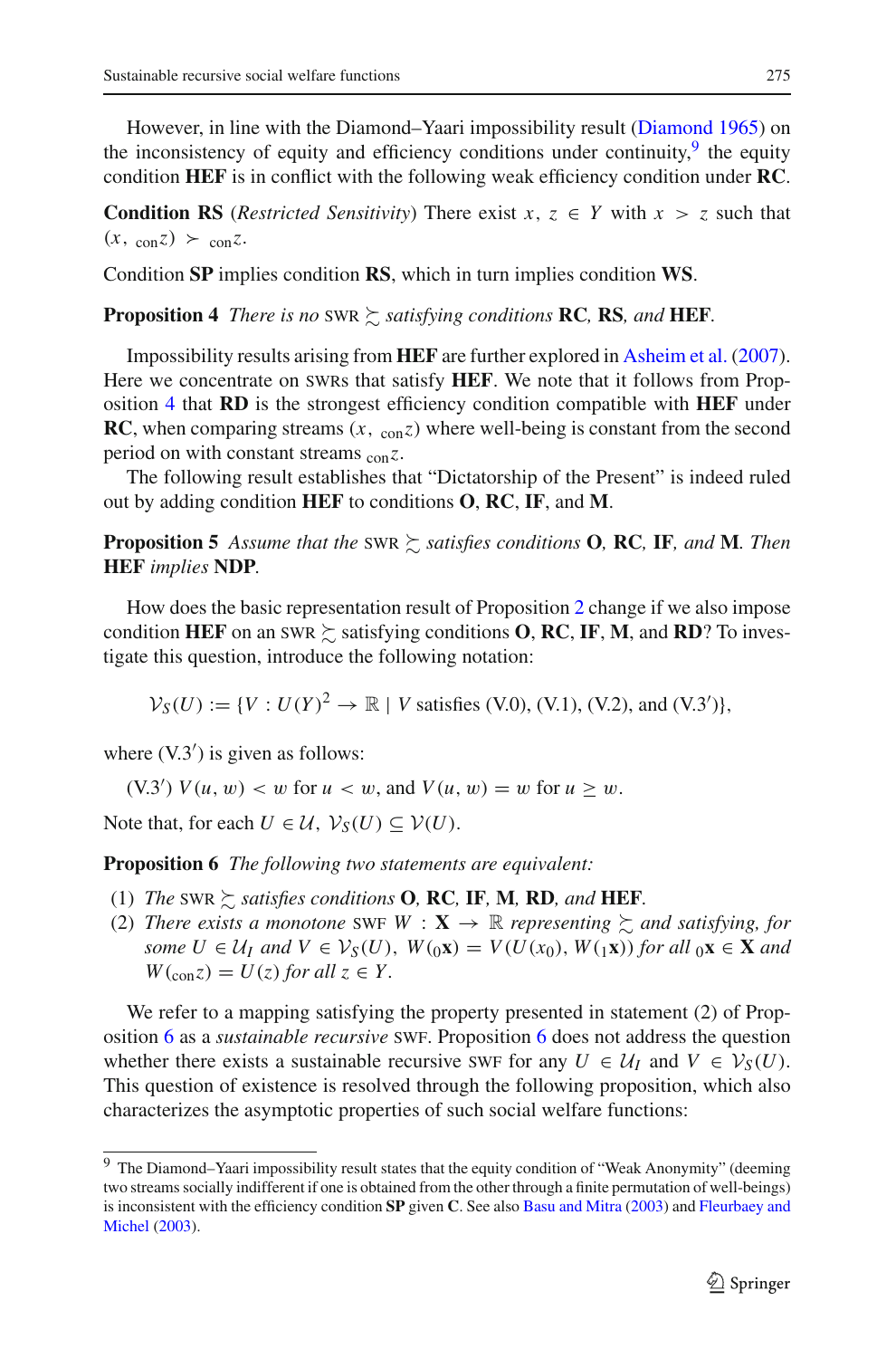**Proposition 7** *For all*  $U \in U_I$  *and*  $V \in V_S(U)$ *, there exists a monotone mapping* W :  $\mathbf{X} \to \mathbb{R}$  *satisfying*  $W(\alpha \mathbf{x}) = V(U(x_0), W(\mathbf{x}))$  *for all*  $\alpha \mathbf{x} \in \mathbf{X}$  *and*  $W(c_0 \alpha \mathbf{z}) = U(\mathbf{z})$ *for all*  $z \in Y$ *. Any such mapping W satisfies, for each*  ${}_{0}x \in X$ *,* 

$$
\lim_{T\to\infty}W(\tau\mathbf{x})=\liminf_{t\to\infty}U(x_t).
$$

By combining Propositions [6](#page-8-2) and [7](#page-8-3) we obtain our first main result.

<span id="page-9-5"></span>**Theorem 1** *There exists a class of* SWRs  $\succsim$  *satisfying conditions* **O***,* **RC***,* **IF***,* **M***,* **RD***, and* **HEF***.*

The proof of the existence part of Proposition [7](#page-8-3) is based on an algorithmic construction. For any  ${}_0\mathbf{x} \in \mathbf{X}$  and each  $T \in \mathbb{Z}_+$ , consider the following finite sequence:

$$
w(T, T) = \liminf_{t \to \infty} U(x_t)
$$
  
\n
$$
w(T - 1, T) = V(U(x_{T-1}), w(T, T))
$$
  
\n...  
\n
$$
w(0, T) = V(U(x_0), w(1, T))
$$
\n(1)

<span id="page-9-3"></span><span id="page-9-0"></span>Define the mapping  $W_{\sigma} : \mathbf{X} \to \mathbb{R}$  by

$$
W_{\sigma}(0X) := \lim_{T \to \infty} w(0, T). \tag{W}
$$

In the proof of Proposition [7](#page-8-3) we show that  $W_{\sigma}$  is a sustainable recursive SWF.

It is an open question whether  $W_{\sigma}$  is the *unique* sustainable recursive SWF given  $U \in \mathcal{U}_I$  and  $V \in \mathcal{V}_S(U)$ . As reported in the following proposition, we can show uniq[ueness](#page-25-9) [if](#page-25-9) [the](#page-25-9) [aggregator](#page-25-9) [function](#page-25-9) [satisfies](#page-25-9) [a](#page-25-9) [condition](#page-25-9) [introduced](#page-25-9) [by](#page-25-9) Koopmans et al. [\(1964,](#page-25-9) p. 88):  $V \in V(U)$  satisfies the property of *weak time perspective* if there exists a continuous increasing transformation *g* :  $\mathbb{R} \to \mathbb{R}$  such that  $g(w) - g(V(u, w))$ is a non-decreasing function of w for given *u*.

<span id="page-9-4"></span>**Proposition 8** *Let*  $U \in U_I$  *and*  $V \in V_S(U)$ *. If V satisfies the property of weak time perspective, then there exists a unique monotone mapping*  $W : X \to \mathbb{R}$  *satisfying*  $W$ ( $_0$ **x**) =  $V$ ( $U$ ( $x$ <sub>0</sub>),  $W$ ( $_1$ **x**)) *for all*  $_0$ **x**  $\in$  **X** *and*  $W$ ( $_{conz}$ ) =  $U$ ( $z$ ) *for all*  $z \in$  *Y*. This *mapping,*  $W_{\sigma}$ *, is defined by [\(W\)](#page-9-0).* 

We have not been able to establish that the property of weak time perspective follows from the conditions we have imposed. However, it is satisfied in special cases, e.g., with *V* given by

$$
V(u, w) = \begin{cases} (1 - \delta)u + \delta w & \text{if } u < w \\ w & \text{if } u \ge w, \end{cases}
$$
 (2)

<span id="page-9-2"></span>where  $\delta \in (0, 1)$ .<sup>[10](#page-9-1)</sup> We can also show that the set of supnorm continuous sustainable recursive swFs contains at most  $W_{\sigma}$ . However, even though  $W_{\sigma}$  is continuous in the weak sense implied by condition **RC**, it need not be supnorm continuous.

<span id="page-9-1"></span> $10$  Sustainable recursive SWFs with aggregator function given by [\(2\)](#page-9-2) are analyzed in the companion paper [\(Asheim and Mitra 2010\)](#page-23-0). Note that an swr  $\gtrsim$  represented by such a sustainable recursive SWF satisfies the following restricted form of the **IP** condition introduced in the next section:

For all  $_0$ **x**,  $_0$ **y**,  $_0$ **z**,  $_0$ **v**  $\in$  **X** such that  $(x_0, x_1, 2$ **z**),  $(y_0, y_1, 2$ **z**),  $(x_0, x_1, 2$ **v**),  $(y_0, y_1, 2$ **v**) are nondecreasing,  $(x_0, x_1, 2z) \succeq (y_0, y_1, 2z)$  if and only if  $(x_0, x_1, 2v) \succeq (y_0, y_1, 2v)$ .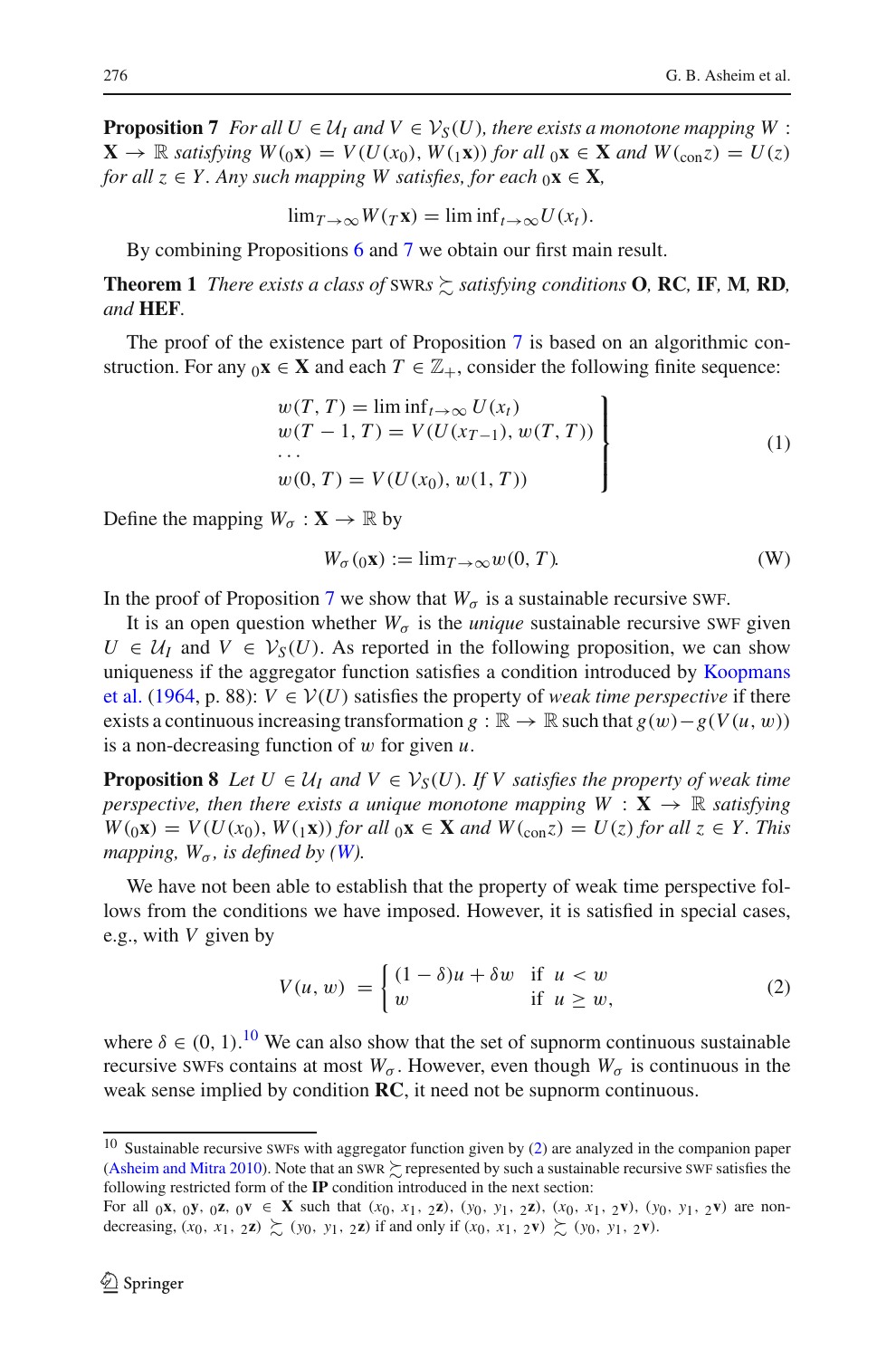Once we drop one of the conditions **RC**, **IF**, and **RD**, and combine the remaining two conditions with **O**, **M**, and **HEF**, new possibilities open up. It is clear that

- The mapping  $W : \mathbf{X} \to \mathbb{R}$  defined by  $W({}_{0}\mathbf{X}) := \liminf_{t \to \infty} U(x_t)$  for some  $U \in \mathcal{U}_I$  represents an SWR satisfying **O**, **RC**, **IF**, **M**, and **HEF**, but not **RD**.
- The maximin swr satisfies **O**, **RC**, **M**, **RD**, and **HEF**, but not **IF**.
- Leximin and undiscounted utilitarian swrs for infinite streams satisfy **O**, **IF**, **M**, **RD**, and **HEF**, but not **RC** (cf. Proposition [13\)](#page-13-1).

It follows from Propositions  $1, 5$  $1, 5$ , and [6](#page-8-2) that any sustainable recursive SWF represents an swr satisfying **NDF** and **NDP**. [Chichilnisky](#page-24-9) [\(1996](#page-24-9), Definition 6) defines "sustainable preferences" by imposing **NDF** and **NDP** as well as numerical representability and **SP**. When showing existence in her Theorem 1, she considers swrs violating condition **IF**. Hence, through showing general existence for our sustainable recursive swf, we demonstrate that **NDF** and **NDP** can be combined with (a) numerical representability, (b) condition **IF** which implies stationarity, and (c) sensitivity to present well-being—and thus be imposed within the Koopmans framework—provided that **SP** is replaced by weaker dominance conditions.<sup>11</sup>

#### <span id="page-10-0"></span>**4 Independent present**

The following condition is invoked as Postulate 3'a in [Koopmans'](#page-24-3) [\(1960](#page-24-3)) characterization of discounted utilitarianism:

**Condition IP** (*Independent Present*) For all  $_0$ **x**,  $_0$ **y**,  $_0$ **z**,  $_0$ **v**  $\in$  **X**,  $(x_0, x_1, 2$ **z**)  $\succsim$  $(y_0, y_1, 2z)$  if and only if  $(x_0, x_1, 2v) \succeq (y_0, y_1, 2v)$ .

Condition **IP** requires that the evaluation of two streams differing only in the first two periods *not* depend on what the common continuation stream is. We suggest in this section that this condition may not be compelling, both through appeal to ethical intuition, and through formal results.

We suggest that it might be supported by ethical intuition to accept that the stream  $(1, 4, 5, 5, 5, \ldots)$  is socially better than  $(2, 2, 5, 5, 5, \ldots)$ , while not accepting that  $(1, 4, 2, 2, 2, ...)$  is socially better than  $(2, 2, 2, 2, 2, ...)$ . It is not obvious that we should treat the conflict between the worst-off and the second worst-off generation presented by the first comparison in the same manner as we treat the conflict between the worst-off and the best-off generation put forward by the second comparison.

Turn now to the formal results. [Koopmans'](#page-24-3) [\(1960\)](#page-24-3) characterizes discounted utilitarianism by means of conditions**IF**, **WS**, and **IP**. However, it turns out that conditions **IF**, **WS**, and **IP** contradict **HEF** under **RC** and **M**. Furthermore, this conclusion is tight, in the sense that an swr exists if any one of these conditions is dropped. This is our second main result.

<span id="page-10-2"></span><span id="page-10-1"></span><sup>11</sup> [Mitra](#page-25-10) [\(2008](#page-25-10)) shows by means of an example that "sustainable preferences" can be combined with **IF** in the case where  $Y = [0, 1]$  if we are willing to give up **RC**. See also Lauwers (2010) where the constructibility of [Chichilnisky](#page-24-9) [\(1996\)](#page-24-9) criterion is investigated.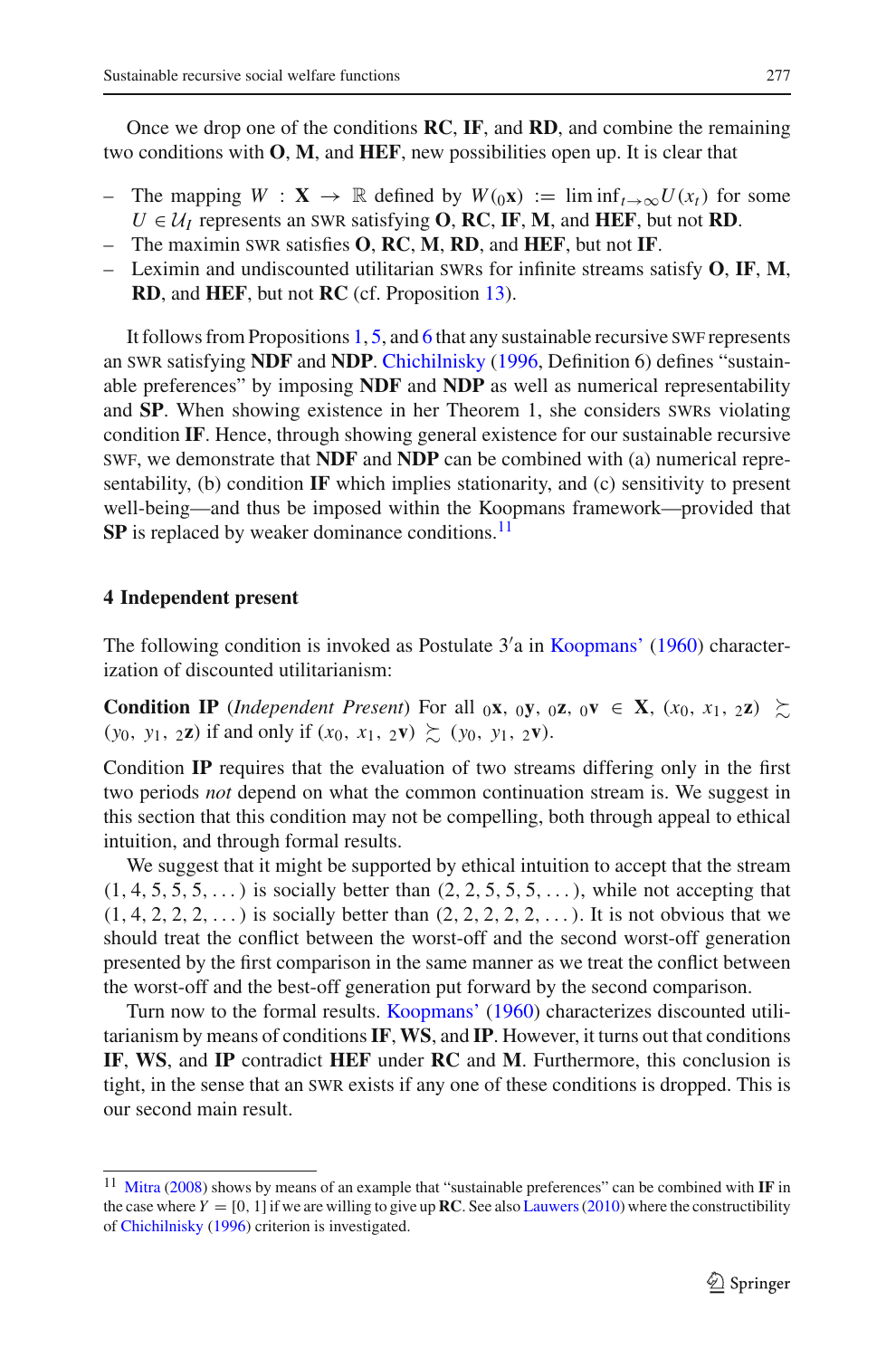**Theorem 2** *There is no* SWR  $\succsim$  *satisfying conditions* **RC***,* **IF***,* **M***,* **WS***,* **HEF***, and* **IP***. If one of the conditions* **RC***,* **IF***,* **M***,* **WS***,* **HEF***, and* **IP** *is dropped, then there exists an* SWR  $\succsim$  satisfying the remaining five conditions as well as condition  $\mathbf{O}$ .

<span id="page-11-2"></span>In the following proposition, we reproduce [Koopmans'](#page-24-3) [\(1960\)](#page-24-3) characterization of discounted utilitarianism within the formal setting of this paper.<sup>[12](#page-11-1)</sup>

**Proposition 9** *The following two statements are equivalent:*

- (1) *The* SWR  $\succsim$  *satisfies conditions* **O***,* **RC***,* **IF***,* **M***,* **WS***, and* **IP***.*
- (2) *There exists a monotone* SWF  $W : \mathbf{X} \to \mathbb{R}$  *representing*  $\succsim$  *and satisfying, for some U*  $\in U$  *and*  $\delta \in (0, 1)$ ,  $W(\delta x) = (1 - \delta)U(x_0) + \delta W(x_0)$  *for all*  $\delta x \in \mathbf{X}$ *.*

*Strengthening* **WS** *to* **RD** *in statement* (1) *is equivalent to replacing U by U<sub>I</sub> in statement (2).*

This proposition follows from standard results for additively separable representations [\(Debreu 1960](#page-24-10); [Gorman 1968a](#page-24-11); [Koopmans 1986a\)](#page-24-12), by exploiting the overlap of periods that conditions **IF** and **IP** give rise to (cf. Lemma [3\)](#page-20-0).

Furthermore, we note that the discounted utilitarian SWF exists and is unique.

<span id="page-11-3"></span>**Proposition 10** *For all*  $U \in \mathcal{U}$  *and*  $\delta \in (0, 1)$ *, there exists a unique monotone mapping*  $W: \mathbf{X} \to \mathbb{R}$  *satisfying*  $W(\mathbf{0}X) = (1 - \delta)U(x_0) + \delta W(x_0)$  *for all*  $\mathbf{0}X \in \mathbf{X}$ *. This mapping,*  $W_{\delta}$ *, is defined by, for each*  ${}_{0}\mathbf{x} \in \mathbf{X}$ *,* 

$$
W_{\delta}(0\mathbf{x}) = (1-\delta) \sum_{t=0}^{\infty} \delta^t U(x_t).
$$

Propositions [9](#page-11-2) and [10](#page-11-3) have the following implication:

<span id="page-11-4"></span>**Proposition 11** *There is no* SWR  $\succsim$  *satisfying conditions* **O**, **RC**, **IF**, **M**, **IP**, **NDP**, *and* **NDF***.*

To summarize, it follows from Theorem [2](#page-10-2) and Propositions [1](#page-5-0) and [11](#page-11-4) that, within a Koopmans framework where **O**, **RC**, **IF**, **M**, and **WS** are imposed, condition **IP** contradicts both **HEF** and **NDP**. Hence, in such a framework, **IP** is in conflict with consequentialist equity conditions that respect the interests of future generations.

#### <span id="page-11-0"></span>**5 Applying sustainable recursive SWFs**

We apply sustainable recursive SWFs for studying optimal harvesting of a renewable resource where, following [Krautkraemer](#page-25-12) [\(1985](#page-25-12)), well-being may be derived directly from the resource stock. Using discounted utilitarianism in this setting reduces the resource stock below the green golden-rule (defined below) and leads to resource deterioration for sufficiently high discounting [\(Heal 1998](#page-24-25)).

<span id="page-11-1"></span><sup>&</sup>lt;sup>12</sup> See [Bleichrodt et al.](#page-24-26) [\(2008](#page-24-26)) for a simplified characterization of discounted utilitarianism on an extended domain, as well as an overview of related literature.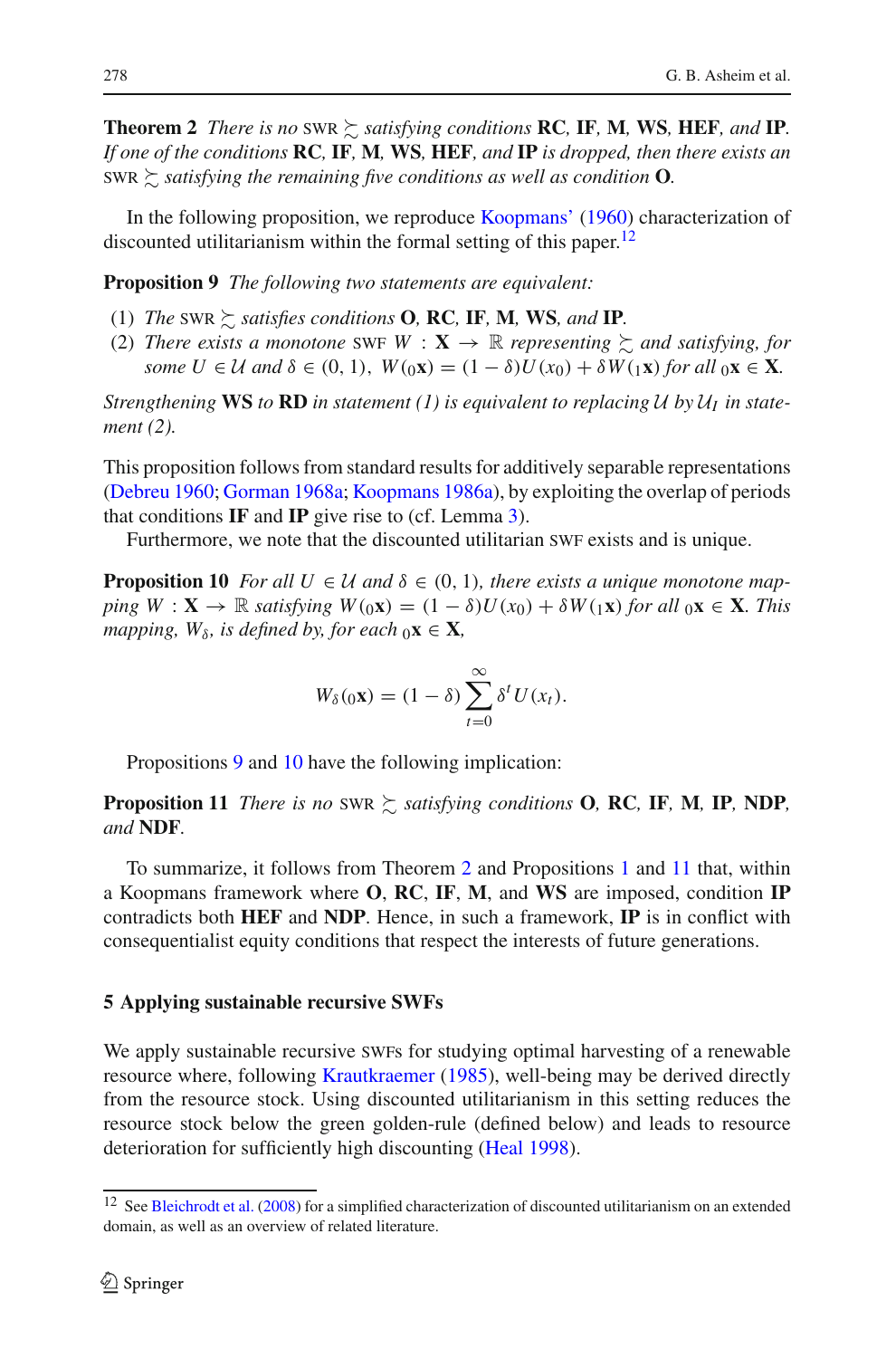Maximizing sustainable recursive swfs leads to very different conclusions, as reported in Proposition [12.](#page-13-2) Before stating this result, we introduce the model.

The law of motion governing the bio-mass of the renewable resource, *k*, is given by a standard increasing, concave stock-recruitment function, *f* , and therefore the production framework is formally the same as the standard neoclassical aggregate model of economic growth. The function  $f : \mathbb{R}_+ \to \mathbb{R}_+$  is assumed to satisfy

(i)  $f(0) = 0$ ,

- (ii) *f* is continuous, increasing and strictly concave on  $\mathbb{R}_+$ ,
- (iii)  $\lim_{k\to 0} \frac{f(k)}{k} > 1$  and  $\lim_{k\to\infty} \frac{f(k)}{k} < 1$ .

It can be shown that there exists a unique number  $\bar{k} > 0$  such that  $f(\bar{k}) = \bar{k}$  and  $f(k) > k$  for  $k \in (0, k)$ .

A feasible path from  $k \in [0, \bar{k}]$  is a sequence of *resource stocks* <sub>0</sub>**k** satisfying

$$
k_0 = k
$$
,  $0 \le k_{t+1} \le f(k_t)$  for  $t \ge 0$ .

It follows from the definition of *k* that  $k_t \in [0, k]$  for  $t > 0$ . Hence, *k* is the maximal attainable resource stock if one starts from an initial stock in  $[0, k]$ . Associated with a feasible path  $_0$ **k** from  $k \in [0, k]$  is a *consumption* stream  $_0$ **c**, defined by

$$
c_t = f(k_t) - k_{t+1} \quad \text{for } t \ge 0.
$$

Well-being, *x*, depends on consumption and resource amenities through a function  $x: [0, \bar{k}]^2 \to \mathbb{R}$ , which is assumed to satisfy:

(i) *x* is continuous and quasi-concave on  $[0, \bar{k}]^2$ ,

(i) *x* is continuous and quasi concave on [0,  $\kappa$ ], (3)<br>(ii) *x* is non-decreasing in  $(c, k)$ , and increasing in *c* (when  $k > 0$ ).

<span id="page-12-0"></span>The set of admissible well-beings is given by  $Y := [x(0, 0), x(\overline{k}, \overline{k})]$ . Associated with a feasible path  $_0$ **k** from  $k \in [0, k]$  is a well-being stream  $_0$ **x**, defined by

$$
x_t = x(f(k_t) - k_{t+1}, k_t) \quad \text{for } t \ge 0.
$$

For any  $k \in [0, \bar{k}]$ , the set of well-being streams associated with feasible resource paths from *k* is contained in  $X = Y^{\mathbb{Z}_+}$ .

It follows from the continuity and strict concavity of *f* and the continuity and quasi-concavity of *x*, combined with property  $(3)(ii)$  $(3)(ii)$ , that there exists a unique num- $\text{ber } k^* \in [0, \bar{k}] \text{ such that } x(f(k^*) - k^*, k^*) \geq x(f(k) - k, k) \text{ for all } k \in [0, \bar{k}]. \text{ Since,}$ for any  $k \in (0, k)$ ,  $x(f(k) - k, k) > x(f(0) - 0, 0) = x(0, 0)$ , we have that  $k^* > 0$ . Clearly, an additional assumption can be imposed to ensure the existence of  $k \in (0, \bar{k})$ such that  $x(f(k) - k, k) > x(f(\bar{k}) - \bar{k}, \bar{k}) = x(0, \bar{k})$ , so that  $k^* < \bar{k}$ . The subsequent analysis holds with (and without) any such assumption.

We write  $c^* := f(k^*) - k^*$  and  $x^* := x(c^*, k^*)$ . By keeping the resource stock constant at  $k^*$ , a maximum sustainable well-being equal to  $x^*$  is attained; this corresponds to the *green golden-rule* [\(Chichilnisky et al. 1995\)](#page-24-27). The following result shows that if  $k \in [k^*, k]$  and a sustainable recursive SWF is maximized, then welfare corresponds to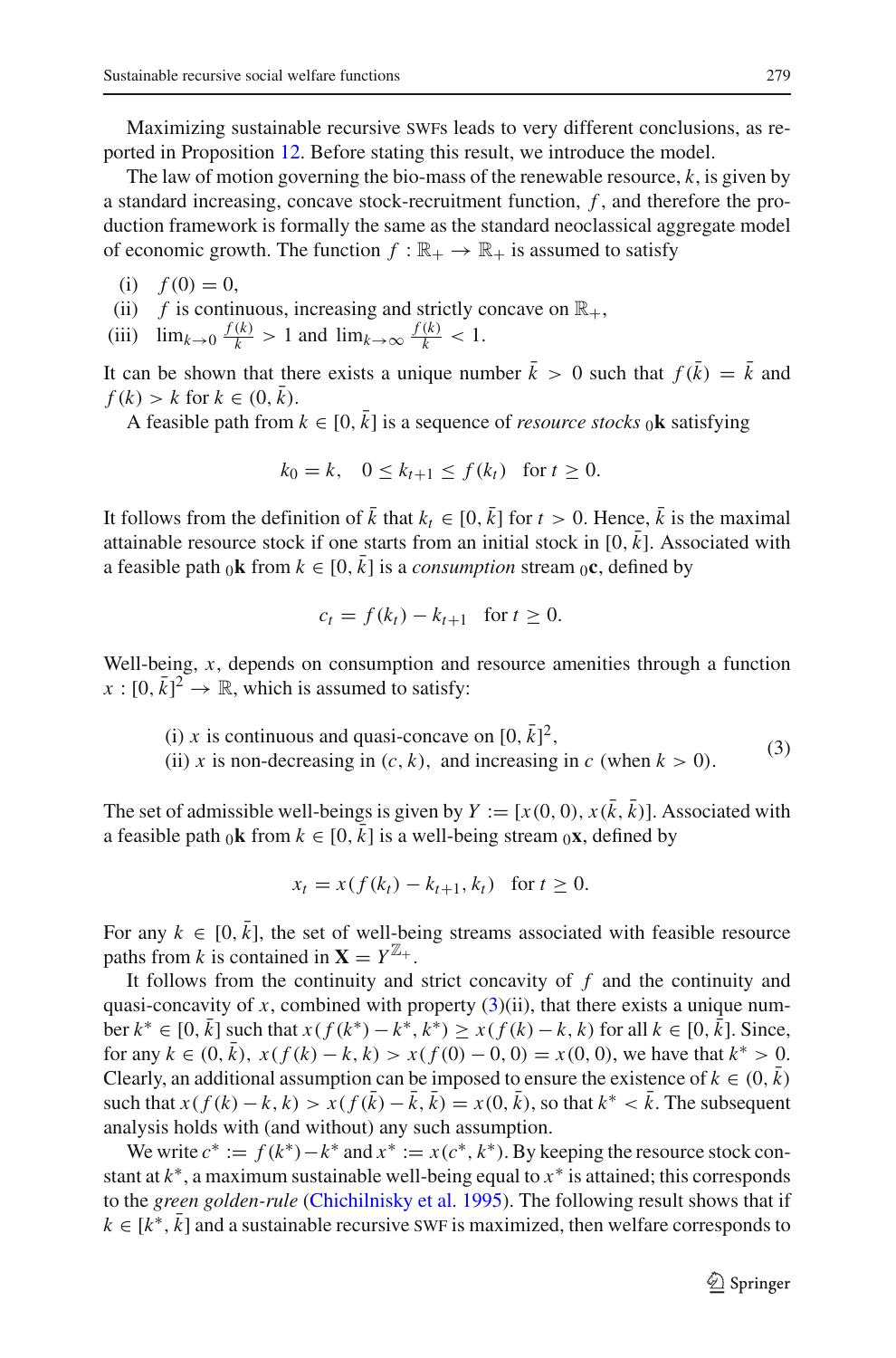<span id="page-13-2"></span>the green golden-rule, and the resource stock never falls below the green golden-rule level.

**Proposition 12** Assume that an economy maximizes a sustainable recursive SWF W:  $\mathbf{X} \to \mathbb{R}$  *on the set of well-being streams associated with feasible resource paths from*  $k \in [k^*, k]$ *. Then an optimum exists, and for any optimal resource path*  $_0$ **k***, with associated well-being stream*  $0\hat{x}$ *,* 

$$
W(_{t}\hat{\mathbf{x}}) = W(_{\text{con}}x^*), \quad \hat{x}_t \ge x^*, \quad \text{and} \quad \hat{k}_t \ge k^* \quad \text{for } t \ge 0.
$$

Hence, in contrast to the existence problem encountered when Chichilnisky's (1996) "sustainable preferences" are applied to such a setting (see [Figuieres and Tidball 2010,](#page-24-28) where this problem motivates an interesting analysis), optima exist when sustainable recursive swFs are used to evaluate streams (at least, for  $k \in [k^*, \overline{k}]$ ). Moreover, in contrast to the outcome under discounted utilitarianism, sustainable recursive SWFs sustain well-being at or above its maximum sustainable level, by sustaining the resource stock at or above the green golden-rule level.

In a companion paper [\(Asheim and Mitra 2010\)](#page-23-0) it is demonstrated how sustainable recursive SWFs can be used to resolve in an appealing way the interesting distributional conflicts that arise in the DHS model of capital accumulation and resource depletion. In particular, applying sustainable recursive SWFs in this setting leads to growth and development at first when capital is productive, while protecting the generations in the distant future from the grave consequences of discounting when the vanishing resource stock undermines capital productivity.

#### <span id="page-13-0"></span>**6 Concluding remarks**

Koopmans [\(1960](#page-24-3)) has often been interpreted as presenting the definitive case for discounted utilitarianism. In Sects. [2](#page-3-0) and [3](#page-6-0) we have sought to weaken this impression by exploring other avenues within the general setting of his approach. In particular, by not imposing condition **IP**, used by [Koopmans](#page-24-3) [\(1960\)](#page-24-3) to characterize discounted utilitarianism, we have been able to combine our new equity condition **HEF** with the essential features of the Koopmans framework: (a) numerical representability, (b) sensitivity to the interests of the present generation, and (c) condition **IF** which includes Koopmans' stationarity postulate. This leads to a non-empty class of sustainable recursive social welfare functions. We have argued that condition **HEF** is weak, as it is implied by all the standard consequentialist equity conditions suggested in the literature, yet strong enough to ensure that the [Chichilnisky](#page-24-9) [\(1996\)](#page-24-9) conditions are satisfied. As we have discussed in Sect. [5,](#page-11-0) sustainable recursive social welfare functions are applicable and yield consequences that differ from those of discounted utilitarianism.

<span id="page-13-1"></span>In this final section we note that even wider possibilities open up if we are willing to give up numerical representability by not imposing **RC**. In particular, we are then able to combine the equity condition **HEF** and the independence condition **IP** with our basic conditions **O** and **IF**, while strengthening our efficiency conditions **M** and **RD** to condition **SP**.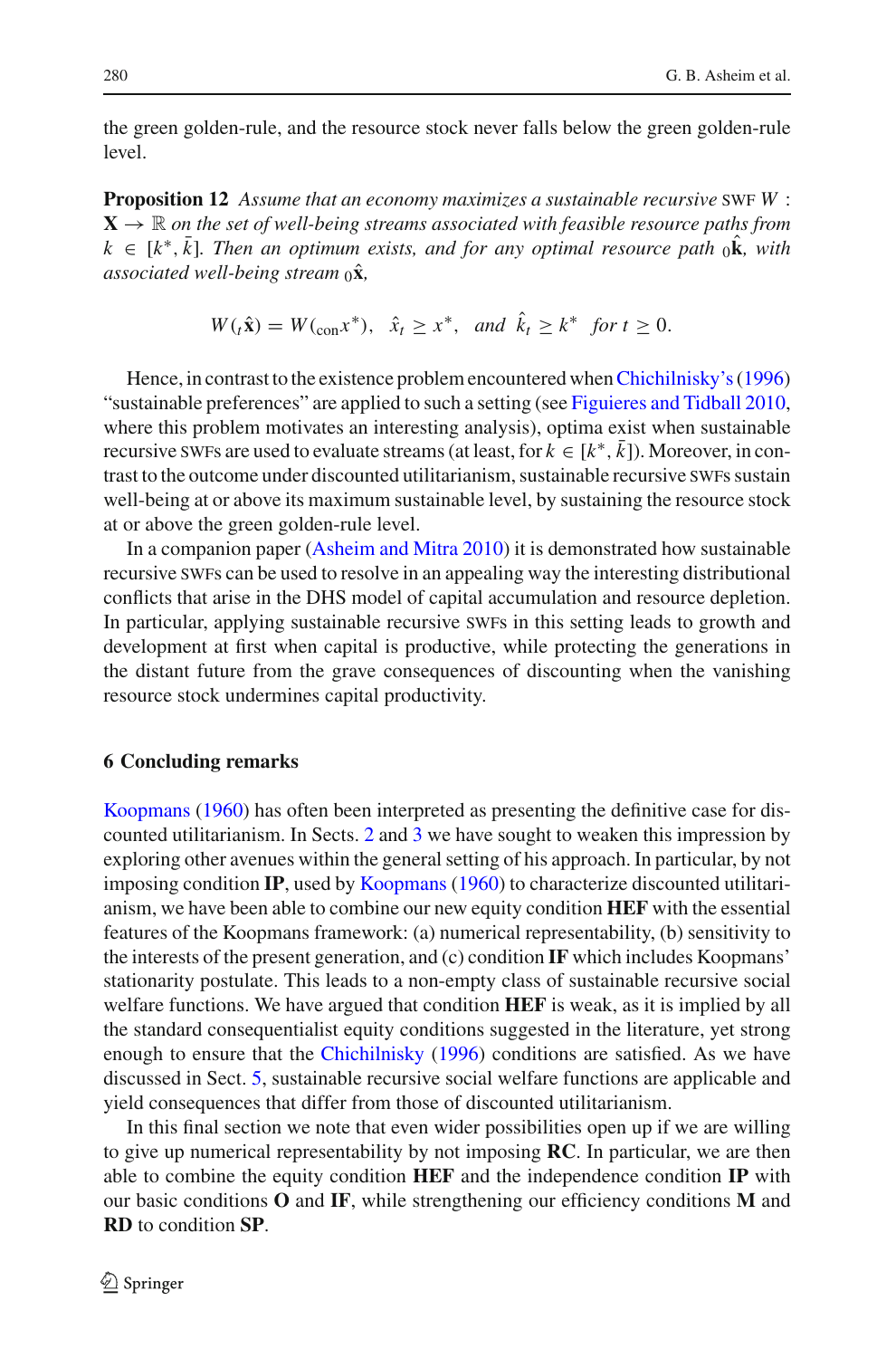## **Proposition 13** *There exists an* SWR  $\succsim$  *satisfying conditions* **O**, **IF**, **SP**, **HEF**, and **IP**.

The proof of this proposition employs the leximin and undiscounted utilitarian swrs for infinite stre[ams](#page-23-5) [that](#page-23-5) [have](#page-23-5) [been](#page-23-5) [axiomatized](#page-23-5) [in](#page-23-5) [recent](#page-23-5) [contributions](#page-23-5) [\(see,](#page-23-5) Asheim and Tungodden [2004a](#page-23-5); [Basu and Mitra 2007](#page-24-29); [Bossert et al. 2007\)](#page-24-19).

We end by making the observation that continuity is not simply a "technical" condition without ethical content. In a setting where **RC** (or a stronger continuity condition like **C**) is combined with **RS** (or a stronger efficiency condition like **SP**), it follows from Proposition [4](#page-8-0) that condition **HEF** is not satisfied. Hence, on this basis one may claim that, in combination with a sufficiently strong efficiency condition, continuity rules out swfs that protect the interests of future generations by implying that the equity condition **HEF** does not hold. In the main analysis of this paper we have avoided the trade-off between continuity and numerical representability on the one hand, and the ability to impose the equity condition **HEF** on the other hand, by weakening the efficiency condition in an appropriate way.

#### **Appendix: Proofs**

*Proof of Proposition [1](#page-5-0) Part I:* WS *implies* NDF. Assume that the SWR  $\succsim$  satisfies conditions **O** and **WS**. By **WS**, there exist  $_0$ **x**,  $_0$ **y**  $\in$  **X** with  $_1$ **x** =  $_1$ **y** such that  $_0$ **x**  $\succ$   $_0$ **y**. Let  $_0$ **z**,  $_0$ **v**  $\in$  **X** be given by  $_0$ **z** =  $_0$ **v** =  $_0$ **x**. We have that, for any *y*,  $\bar{y} \in$  *Y* satisfying *y*  $\leq$  $x_t, y_t \leq \bar{y}$  for all  $t \in \mathbb{Z}_+$ ,  $\delta \mathbf{z}, \delta \mathbf{v} \in [\bar{y}, \bar{y}]^{\mathbb{Z}_+}$ . Still, for all  $T > 0$ ,  $(\delta \mathbf{z}_{T-1}, \bar{y}) = \delta \mathbf{x} = 0$  $(0 \mathbf{x}_{T-1}, T\mathbf{y}) = (0 \mathbf{v}_{T-1}, T\mathbf{y})$ , implying by **O** that  $(0 \mathbf{z}_{T-1}, T\mathbf{x}) \sim (0 \mathbf{v}_{T-1}, T\mathbf{y})$ . This contradicts **DF**.

*Part II:* **NDF** *implies* **WS***.* Assume that the SWR  $\succsim$  satisfies conditions **O** and **IF***.* Suppose that **WS** does not hold, i.e., for all  $_0x'$ ,  $_0y' \in X$  with  $_1x' = _1y'$ ,  $_0x' \sim _0y'$ .

*Case (i): There exist*  $_0$ **x**,  $_0$ **y**  $\in$  **X** *such that*  $_0$ **x**  $\succ$   $_0$ **y***.* Suppose  $_0$ **x**,  $_0$ **y**  $\in$  **X** are such that  $0$ **x** ≻  $0$ **y**. Let  $0$ **z**,  $0$ **v** be arbitrary streams in **X**. We have that  $T-1$ **x** ∼ ( $zT-1$ ,  $T$ **x**) for all  $T > 0$  since **WS** does not hold. By **IF** and the above argument,

$$
T-2X = (x_{T-2}, T-1X) \sim (x_{T-2}, z_{T-1}, TX) \sim (T-2Z_{T-1}, TX).
$$

By invoking **O** and applying **IF** and the above argument repeatedly, it follows that <sup>0</sup>**x** ∼ (0**z***T*−1, *<sup>T</sup>* **x**) for all *T* > 0. Likewise, <sup>0</sup>**y** ∼ (0**v***T*−1, *<sup>T</sup>* **y**) for all *T* > 0. By **O**,  $(0 \mathbf{z}_{T-1}, \tau \mathbf{x}) \succ (0 \mathbf{v}_{T-1}, \tau \mathbf{y})$  for all  $T > 0$ . This establishes DF, implying that **NDF** does not hold.

*Case (ii): There do not exist*  $_0x$ ,  $_0y \in X$  *such that*  $_0x > 0y$ . Then DF is true trivially, implying that **NDF** does not hold in this case either.

The following lemma is useful for proving Proposition [2](#page-6-1) and subsequent results:

<span id="page-14-0"></span>**Lemma 1** *Assume that the* SWR  $\succsim$  *satisfies conditions* **O**, **RC**, and **M***. Then, for all*  $0$ **X** ∈ **X***, there exists*  $z \in Y$  *such that*  $\text{con}z \sim 0$ **X***. If condition* **RD** *is added, then z is unique.*

*Proof* Assume that the SWR  $\succsim$  satisfies conditions **O**, **RC**, and **M**. By **O**, **M**, and the definition of **X**, there exists  $z \in Y$  such that inf $\{v \in Y \mid \text{con } v \succsim v \} \leq 0$   $\leq z \leq \sup\{v \in Y \}$ *Y* | con  $v \approx 0$ **x**. By **O** and **RC**, con  $z \sim 0$ **x**.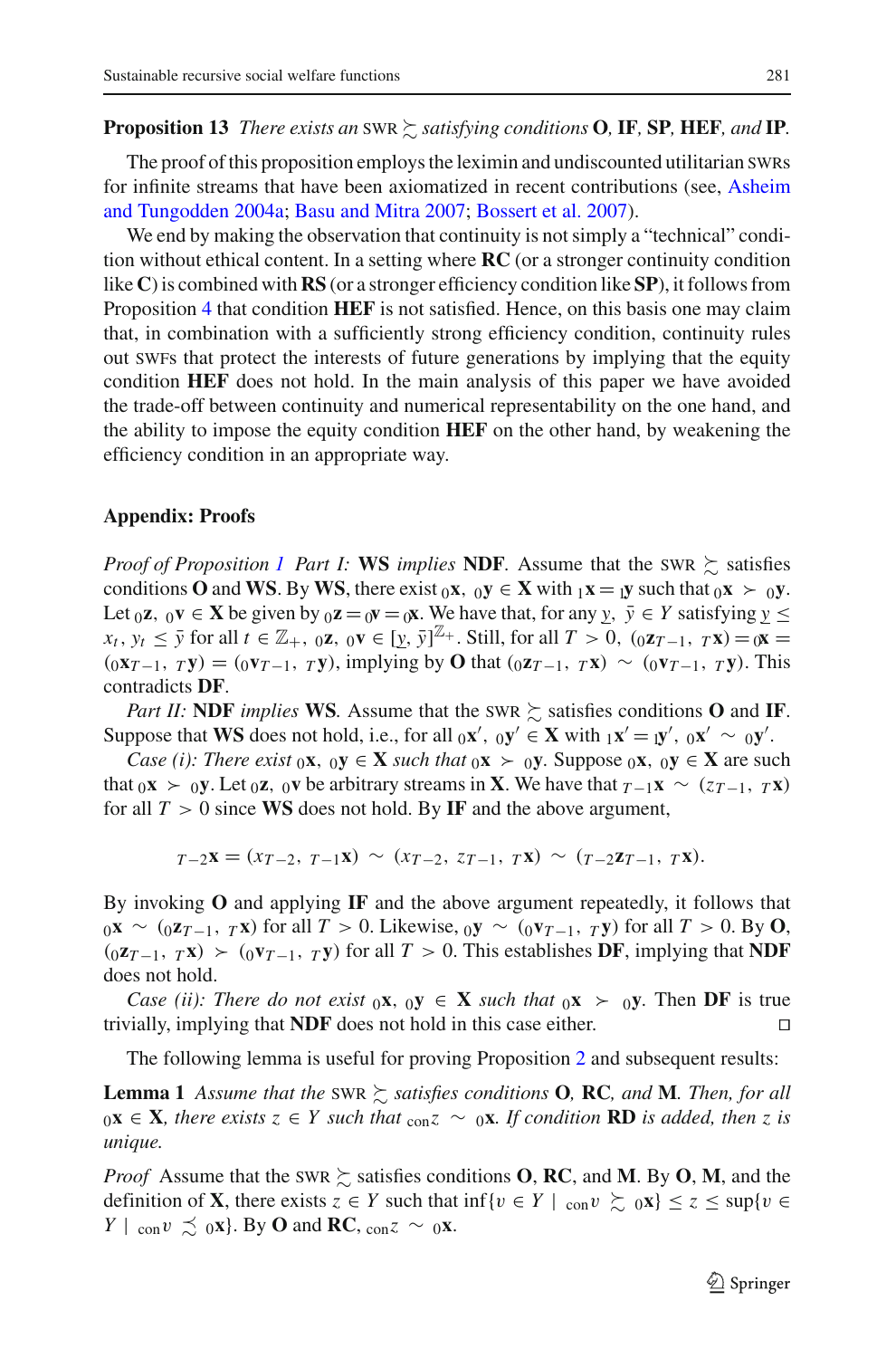If condition **RD** is added, then by **O**, **M**, and **RD** we have that

$$
_{con}v=(v, \text{ }_{con}v)\precsim (v, \text{ }_{con}z)\prec \text{ }_{con}z \text{ if } v < z,
$$
\n
$$
(4)
$$

<span id="page-15-0"></span>so that inf  $\{v \in Y \mid \text{con } v \succsim v \text{ and } v \in Y \mid \text{con } v \precsim v \text{ and } z \text{ is unique.}$ 

*Proof of Proposition [2](#page-6-1) Part I:* (1) *implies* (2). Assume that the SWR  $\succsim$  satisfies conditions **O**, **RC**, **IF**, **M**, and **RD**. In view of Lemma [1,](#page-14-0) determine  $W : \mathbf{X} \to Y$  by, for all  $_0$ **x** ∈ **X**, *W*( $_0$ **x**) = *z* where  $_{con}$   $z$  ∼  $_0$ **x**. By **O** and [\(4\)](#page-15-0), *W*( $_0$ **x**) ≥ *W*( $_0$ **y**) if and only if  ${}_0x \succeq {}_{0}y$ . By **M**, *W* is monotone.

Let  $U \in \mathcal{U}_I$  be given by  $U(x) = x$  for all  $x \in Y$ , implying that  $U(Y) = Y$ . Hence, by construction of *W*,  $W_{\text{(conz)}} = z = U(z)$  for all  $z \in Y$ . It follows from IF that, for given  $x_0 \in Y$ , there exists an increasing transformation  $V(U(x_0), \cdot) : Y \to Y$  such that, for all  $_1$ **x**  $\in$  **X**,  $W(x_0, 1$ **x** $) = V(U(x_0), W(1)$ . This determines  $V: Y \times Y \rightarrow$ *Y*, where  $V(u, w)$  is increasing in w for given *u*, establishing that *V* satisfies (V.2). By  $M$ ,  $V(u, w)$  is non-decreasing in *u* for given *w*, establishing that *V* satisfies (V.1). Since  $(x, \text{con } z) \nless \text{con } v$  (resp.  $(x, \text{con } z) \nless \text{con } v$ ) if and only if

$$
V(x, z) = V(U(x), W_{\text{con}}z)) = W(x, \text{con }z) \ge v \text{ (resp. } \le v),
$$

**RC** implies that *V* satisfies (V.0). Finally, since

$$
V(z, z) = V(U(z), W(c_{on}z)) = W(c_{on}z) = z
$$
  
 
$$
V(x, z) = V(U(x), W(c_{on}z)) = W(x, c_{on}z) < W(c_{on}z) = z \text{ if } x < z,
$$

by invoking **RD**, it follows that *V* satisfies (V.3). Hence,  $V \in V(U)$ .

*Part II:* (2) *implies* (1). Assume that the monotone mapping  $W: \mathbf{X} \to \mathbb{R}$  is an SWF and satisfies, for some  $U \in \mathcal{U}_I$  and  $V \in \mathcal{V}(U)$ ,  $W({}_0\mathbf{x}) = V(U(x_0), W({}_1\mathbf{x}))$  for all  $0$ **X** ∈ **X** and  $W$ (con*z*) =  $U(z)$  for all  $z \in Y$ . Since the swr  $\succeq$  is represented by the SWF W, it follows that  $\succsim$  satisfies **O**. Moreover,  $\succsim$  satisfies **M** since *W* is monotone,  $\geq$  satisfies **IF** since *V* satisfies (V.2), and  $\geq$  satisfies **RD** since  $U \in U_I$  and *V* satisfies (V.3). The following argument shows that  $\succsim$  satisfies **RC**:

Let  $_0$ **x**,  $_0$ **y**  $\in$  **X**, and let  $x_t = z$  for all  $t \ge 1$ . Let  $_0$ **x**<sup>*n*</sup>  $\in$  **X** for  $n \in \mathbb{N}$ , with the property that  $\lim_{n\to\infty} \sup_t |x_t^n - x_t| = 0$  and, for each  $n \in \mathbb{N}$ ,  $\delta x^n \nless 0$ y. We have to show that  ${}_0\mathbf{x} \not\prec {}_0\mathbf{y}$ , or equivalently,  $W({}_0\mathbf{x}) \geq W({}_0\mathbf{y})$ . Define  $\epsilon_0(n)$  and  $\epsilon(n)$  for  $n \in \mathbb{N}$ by, for each *n* ∈ ℕ,  $\epsilon_0(n) := \max\{0, x_0^n - x_0\}$  and  $\epsilon(n) := \max\{0, \sup_{t \ge 1}(x_t^n - x_t)\},$ so that  $\lim_{n\to\infty} \epsilon_0(n) = 0$  and  $\lim_{n\to\infty} \epsilon(n) = 0$ . For each  $n \in \mathbb{N}$ ,

$$
V(U(x_0 + \epsilon_0(n)), U(z + \epsilon(n))) = V(U(x_0 + \epsilon_0(n)), W(\text{con}(z + \epsilon(n))))
$$
  
=  $W(x_0 + \epsilon_0(n), \text{con}(z + \epsilon(n)))$   
 $\geq W(\text{o} \mathbf{x}^n) \geq W(\text{o} \mathbf{y})$ 

since *W* is monotone and represents  $\succsim$ , and  $_0\mathbf{x}^n \not\prec 0\mathbf{y}$ . This implies that

$$
W(0X) = V(U(x_0), W(c_{0n}z)) = V(U(x_0), U(z)) \ge W(0Y)
$$

 $\mathcal{L}$  Springer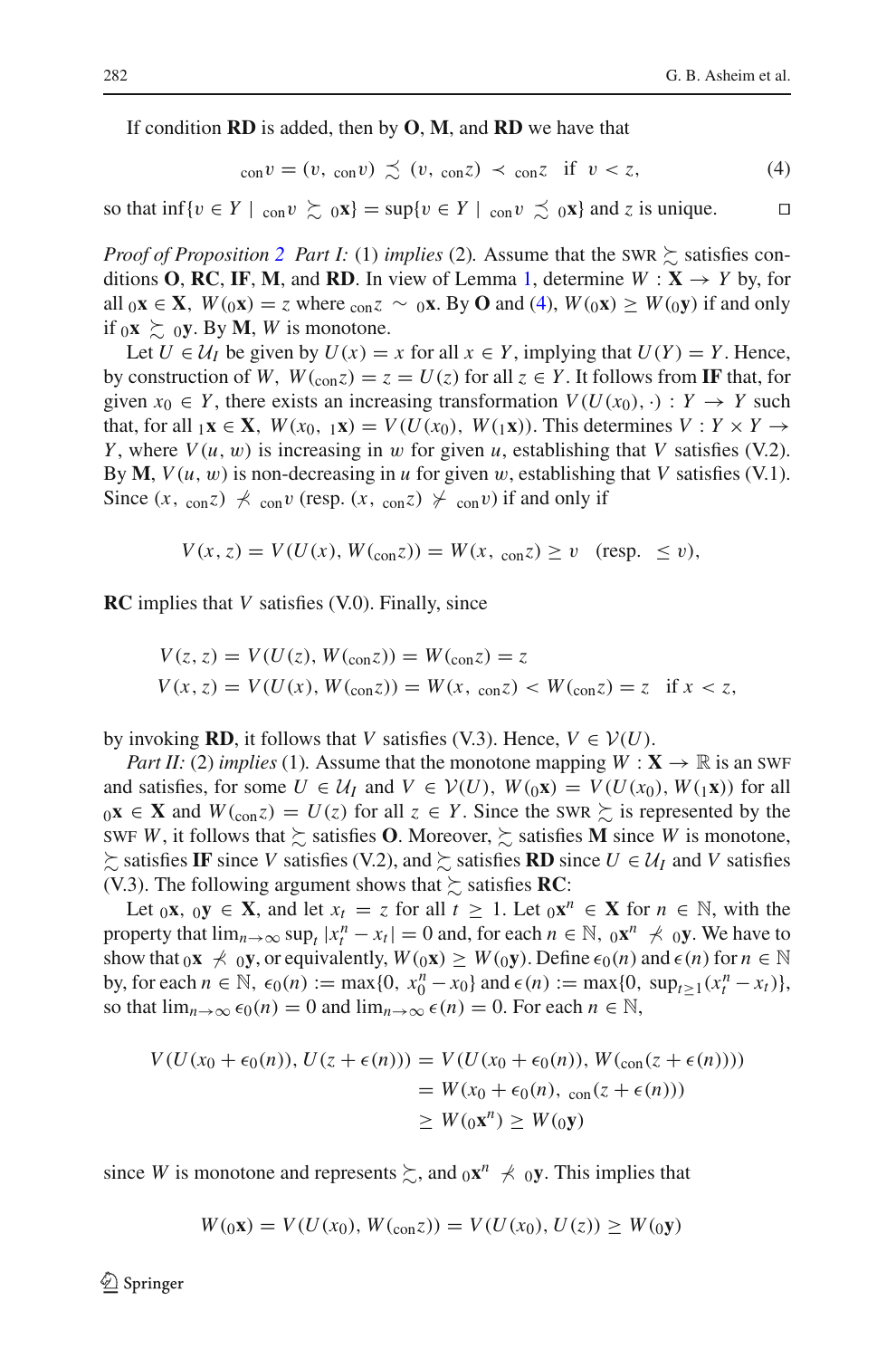since *U* and *V* are continuous and  $\lim_{n\to\infty} \epsilon(n) = 0$ . The same kind of argument can be used to show that  $_0$ **x**  $\neq$   $_0$ **v** if, for each *n* ∈ N,  $_0$ **x**<sup>*n*</sup>  $\neq$   $_0$ **v**. □

*Proof of Proposition* [3](#page-7-2) Assume  $x > y > v > z$ . We must show under **O** and **M** that each of **WHE**, **WLD**, and **WPD** implies  $(x, \text{con } z) \neq (y, \text{con } v)$ .

Since  $x > y > v > z$ , there exist an integer *T* and utilities  $x', z' \in Y$  satisfying  $y > x' \ge v > z' > z$  and  $x - x' = T(z' - z)$ .

By **O** (completeness) and **WHE**,  $(x', z', \text{con } z) \succsim (x, \text{con } z)$ , and by **M**,  $(y, \text{con } v) \succsim$  $(x', z', \text{con } z)$ . By **O** (transitivity),  $(y, \text{con } v) \geq (x, \text{con } z)$ .

Consider next **WLD** and **WPD**. Let  $_0\mathbf{x}^0 = (x, \text{conz})$ , and define  $_0\mathbf{x}^n$  for  $n \in$  $\{1, \ldots, T\}$  inductively as follows:

$$
x_t^n = x_t^{n-1} - (z' - z)
$$
 for  $t = 0$   
\n
$$
x_t^n = z'
$$
 for  $t = n$   
\n
$$
x_t^n = x_t^{n-1}
$$
 for  $t \neq 0, n$ .

By **O** (completeness) and **WLD**,  $_{0}\mathbf{x}^{T} \succsim_{0}\mathbf{x}^{0}$ , and by **M**,  $(y, \text{ con } v) \succsim_{0}\mathbf{x}^{T}$ . By **O** (transitivity),  $(y, \text{con } v) \succeq (x, \text{con } z)$  since  $0\mathbf{x}^0 = (x, \text{con } z)$ .

By **O** (completeness) and **WPD**,  ${}_{0}\mathbf{x}^{n} \geq {}_{0}\mathbf{x}^{n-1}$  for  $n \in \{1, ..., T\}$ , and by **M**,  $(y, \text{con } v) \geq 0$ **x**<sup>*T*</sup>. By **O** (transitivity),  $(y, \text{con } v) \geq (x, \text{con } z)$  since  $0$ **x**<sup>0</sup> = (*x*, con*z*).  $\Box$ 

*Proof of Proposition* [4](#page-8-0) This follows from [Asheim et al.](#page-23-2) [\(2007,](#page-23-2) Proposition 2). □

*Proof of Proposition* [5](#page-8-4) Assume that the SWR  $\succsim$  satisfies conditions **O**, **RC**, **M**, **IF**, and **HEF**. Let  $_0$ **x**,  $_0$ **y**  $\in$  **X** satisfy  $_0$ **x**  $\succ$   $_0$ **y**, and let *y*,  $\bar{y} \in Y$  satisfy  $y \leq x_t$ ,  $y_t \leq \bar{y}$  for all *t* ∈  $\mathbb{Z}_+$ . For any *T* > 0 with  $x_{T-1}$  > *y*, Proposition [4](#page-8-0) implies that  $(x_{T-1}, \text{con} y)$  > con<sup>*y*</sup> would contradict **RC** and **HEF**. Since  $x_{T-1} \geq y$ , it follows from **O** and **M** that  $(x_{T-1}, \text{con}y) \sim \text{con}y$  for all  $T > 0$ . By IF and the above argument,

$$
(T-2XT-1, \text{con } y) = (xT-2, xT-1, \text{con } y) \sim (xT-2, \text{con } y) \sim \text{con } y
$$

for all  $T > 1$ . By invoking **O** and applying **IF** and the above argument repeatedly,  $(0 \times T - 1, \text{con} y) \sim \text{con} y$  for all  $T > 0$ . Likewise,  $(0 \times T - 1, \text{con} y) \sim \text{con} y$  for all  $T > 0$ .

Let  $_0$ **z**,  $_0$ **v** ∈ [*y*,  $\bar{y}$ ]<sup>Z<sub>+</sub></sup> be given by  $_0$ **z** = $_0$ **v** = $_{con}$  *y*. Since  $(_0$ **x**<sub>*T*−1</sub>,  $_{con}$ *y*  $\sim$   $_{con}$ *y*  $\sim$  $(0\mathbf{y}_{T-1}, \text{cony})$  for all  $T > 0$ , we have by **O** that  $(0\mathbf{x}_{T-1}, T\mathbf{z}) \sim (0\mathbf{y}_{T-1}, T\mathbf{v})$  for all  $T > 0$ . This contradicts **DP**.

The following result is useful for the proof of Proposition [6.](#page-8-2)

<span id="page-16-0"></span>**Lemma 2** Assume that the SWR  $\succsim$  satisfies conditions **O**, **RC**, **IF**, **M**, **RD**, and **HEF**. *Then, for all*  ${}_{0}\mathbf{x} \in \mathbf{X}$  *and*  $T \in \mathbb{Z}_{+}$ ,  ${}_{T}\mathbf{x} \precsim {}_{T+1}\mathbf{x}$ *.* 

*Proof* Assume that the SWR  $\succsim$  satisfies conditions **O**, **RC**, **IF**, **M**, **RD**, and **HEF**. By the interpretation of  $TX$ , it is sufficient to show that  $0X \preceq 1X$ . Suppose on the contrary that  $0$ **x**  $\rightarrow$  1**x**. By Lemma [1,](#page-14-0) there exist  $z^0$ ,  $z^1 \in Y$  such that  $\cos z^0 \sim 0$ **x** and  $\cos z^{1}$  ∼ 1**x**, where by **O**, **M**, and  $\cos z$  1**x**, it follows that  $z^{0} > z^{1}$ . Furthermore, since 1**x** ∼ con $z^1$ , it follows by **IF** that  $(x_0, 1\mathbf{x}) \sim (x_0, \text{con } z^1)$ . Hence,  $0\mathbf{x} \sim (x_0, \text{con } z^1)$ .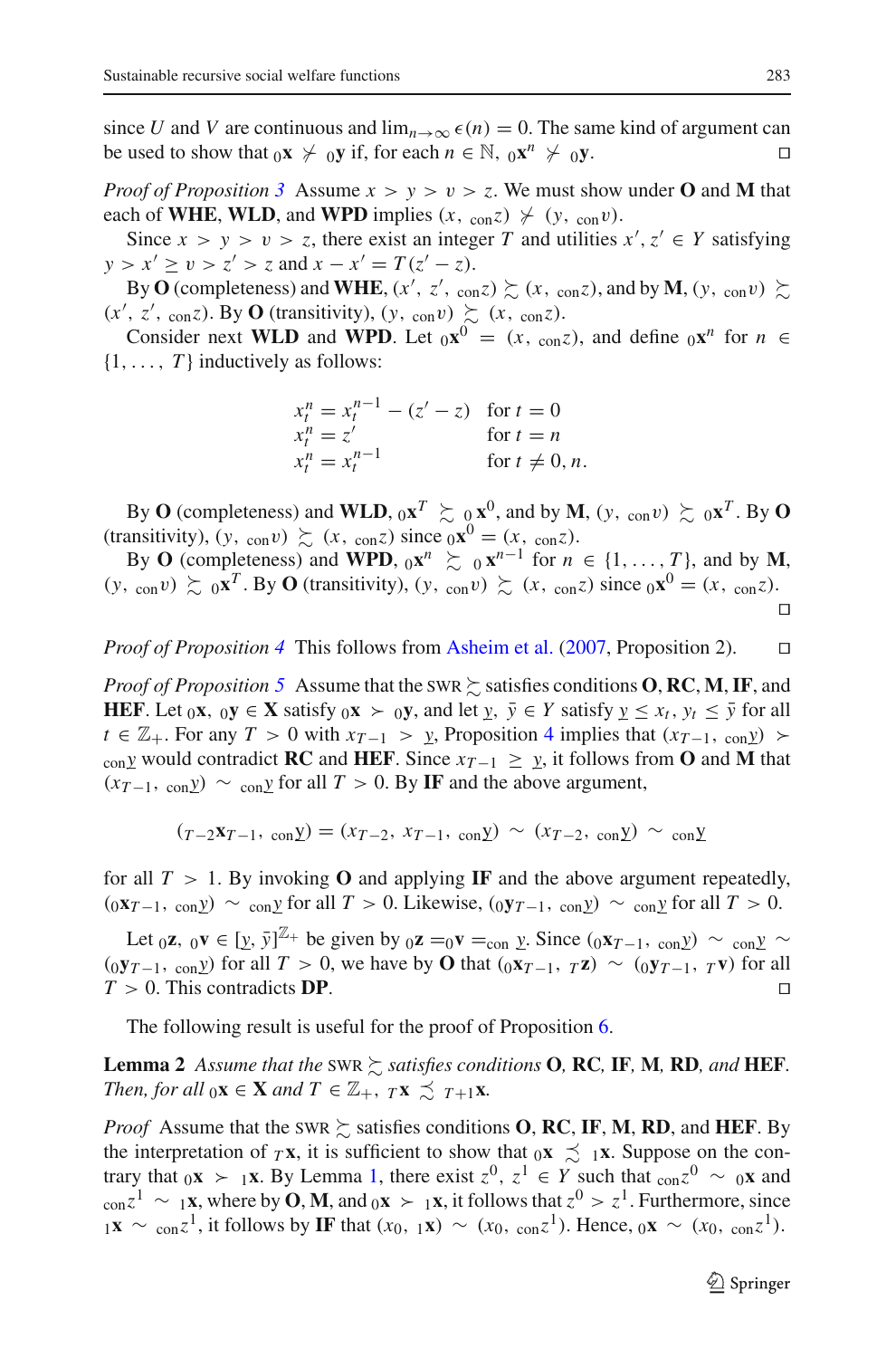If  $x_0 \leq z^0$ , then,

<sup>0</sup>**x** ∼ (*x*0, con*z*1) ≺ (*x*0, con*z*0) by (4) and condition **IF** since *z*<sup>1</sup> < *z*<sup>0</sup> (*z*0, con*z*0) = con*z*<sup>0</sup> ∼ <sup>0</sup>**x** by conditions **O** and **M** since *x*<sup>0</sup> ≤ *z*0.

This contradicts condition **O**, ruling out this case.

If  $x_0 > z^0$ , then, by selecting some  $v \in (z^1, z^0)$ ,

<sup>0</sup>**x** ∼ (*x*0, con*z*1) (*z*0, conv) by conditions **O** and **HEF** since *x*<sup>0</sup> > *z*<sup>0</sup> >v> *z*<sup>1</sup> ≺ (*z*0, con*z*0) ∼ <sup>0</sup>**x** by (4) and condition **IF** since v < *z*0.

This contradicts condition **O**, ruling out also this case.

*Proof of Proposition* [6](#page-8-2) *Part I:* (1) *implies* (2). Assume that the SWR  $\succsim$  satisfies conditions **O**, **RC**, **IF**, **M**, **RD**, and **HEF**. By Proposition [2,](#page-6-1) the SWR  $\succsim$  is represented by a monotone SWF  $W : \mathbf{X} \to \mathbb{R}$  satisfying, for some  $U \in \mathcal{U}_I$  and  $V \in \mathcal{V}(U)$ ,  $W(\omega \mathbf{x}) =$ *V*(*U*(*x*<sub>0</sub>), *W*(<sub>1</sub>**x**)) for all <sub>0</sub>**x** ∈ **X** and *W*(<sub>con</sub>*z*) = *U*(*z*) for all *z* ∈ *Y*. It remains to be shown that  $V(u, w) = w$  for  $u > w$ , implying that *V* satisfies (V.3') and, thus,  $V \in \mathcal{V}_S(U)$ .

Since  $V(u, w)$  is non-decreasing in *u* for given  $w \in U(Y)$  and  $V(u, w) = w$  for  $u = w$ , suppose that  $V(u, w) > w$  for some  $u, w \in U(Y)$  with  $u > w$ . Since  $U \in U_I$ , the properties of *W* imply that there exist *x*,  $z \in Y$  with  $x > z$  such that

$$
W(x, \text{ con } z) = V(U(x), W(\text{con } z)) = V(U(x), U(z))
$$
  
=  $V(u, w) > w = U(z) = W(\text{con } z).$ 

Since the swr  $\geq$  is represented by the swf *W*, it follows that  $(x, \text{conz}) > \text{conz}$ . This contradicts Lemma [2.](#page-16-0)

*Part II:* (2) *implies* (1). Assume that the monotone mapping  $W : \mathbf{X} \to \mathbb{R}$  is an swf and satisfies, for some  $U \in \mathcal{U}_I$  and  $V \in \mathcal{V}_S(U)$ ,  $W(\mathfrak{g}_\mathbf{X}) = V(U(x_0), W(\mathfrak{g}_\mathbf{X}))$ for all  ${}_0\mathbf{x} \in \mathbf{X}$  and  $W({}_{conz}) = U(z)$  for all  $z \in Y$ . By Proposition [2,](#page-6-1) it remains to be shown that the SWR  $\succsim$ , represented by the SWF W, satisfies **HEF**. We now provide this argument.

Let *x*, *y*, *z*,  $v \in Y$  satisfy  $x > y > v > z$ . We have to show that  $(x, \text{conz}) \not\equiv$  $(y, \text{con } v)$ , or equivalently,  $W(x, \text{con } z) \leq W(y, \text{con } v)$ . By the properties of *W*,

$$
W(x, \text{ con } z) = V(U(x), W(\text{con } z)) = V(U(x), U(z)) = U(z) < U(v)
$$
\n
$$
= V(U(y), U(v)) = V(U(y), W(\text{con } v)) = W(y, \text{ con } v),
$$

since  $x > y > v > z$ ,  $U \in \mathcal{U}_I$ , and  $V \in \mathcal{V}_S(U)$ .

*Proof of Proposition* [7](#page-8-3) Fix  $U \in \mathcal{U}_I$  and  $V \in \mathcal{V}_S(U)$ . The proof has two parts.

*Part I:*  $\lim_{T\to\infty} W(TX) = \liminf_{t\to\infty} U(x_t)$ . Assume that the monotone mapping  $W: \mathbf{X} \to \mathbb{R}$  satisfies  $W(\mathbf{0} \mathbf{x}) = V(U(x_0), W(\mathbf{1} \mathbf{x}))$  for all  $\mathbf{0} \mathbf{x} \in \mathbf{X}$  and  $W(\mathbf{0} \mathbf{x}) = U(z)$ for all  $z \in Y$ . Hence, by Proposition [6,](#page-8-2) the SWF *W* represents an SWR  $\succeq$  satisfying **O**,

$$
\Box
$$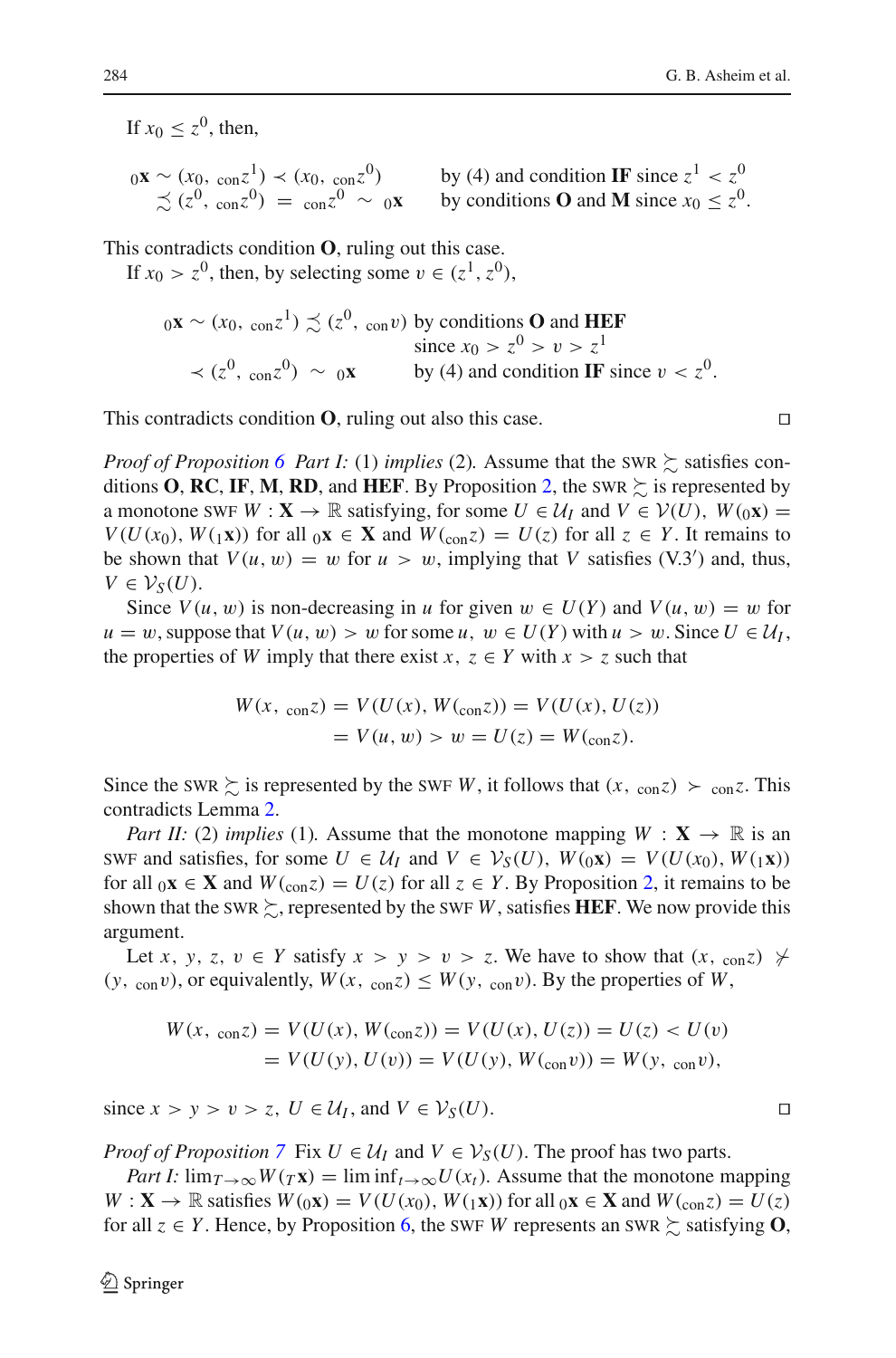**RC**, **M**, **RD**, **IF**, and **HEF**. By Lemma [1,](#page-14-0) for all  $_0$ **x**  $\in$  **X**, there exists  $z \in Y$  such that  $\cos z \sim 0$ **x**. By Lemma [2,](#page-16-0)  $W(tX)$  is non-decreasing in *t*.

*Step 1:*  $\lim_{t\to\infty} W(t\mathbf{x})$  *exists.* Suppose  $W(\tau\mathbf{x}) > \lim_{t\to\infty} U(x_t)$  for some  $\tau \in$  $\mathbb{Z}_+$ . By the premise and the fact that  $U \in \mathcal{U}_I$ , there exists  $z \in Y$  satisfying

$$
W(_{\tau}\mathbf{x}) \ge U(z) > \limsup_{t\to\infty} U(x_t)
$$

and  $T \ge \tau$  such that  $z > v := \sup_{t \ge T} x_t$ . By **RD**, **O**, and **M**,  $\text{con } z > (v, \text{con } z) \ge T$ **x**, and hence, by  $\mathbf{O}$ ,  $_{\text{con}}z \succ \tau \mathbf{x}$ . However, since  $W(t\mathbf{x})$  is non-decreasing in *t*,  $W(\tau \mathbf{x}) \geq$  $W(\tau \mathbf{x}) \geq U(z)$ . This contradicts that *W* is an SWF. Hence,  $W(\tau \mathbf{x})$  is bounded above by lim  $\sup_{t\to\infty} U(x_t)$ , and the result follows since  $W(r\mathbf{x})$  is non-decreasing in *t*.

*Step 2:*  $\lim_{t\to\infty} W(t\mathbf{x}) \geq \liminf_{t\to\infty} U(x_t)$ . Suppose

$$
\lim_{t\to\infty}W(t\mathbf{x}) < \liminf_{t\to\infty}U(x_t).
$$

By the premise and the fact that  $U \in \mathcal{U}_I$ , there exists  $z \in Y$  satisfying

$$
\lim_{t\to\infty}W(t\mathbf{x})\,\leq\,U(z)\,<\,\liminf_{t\to\infty}U(x_t)
$$

and  $T \ge 0$  such that  $z < v := \inf_{t \ge T} x_t$ . By **O**, **M**, and **RD**,  $\cos z \precsim (z, \cos v)$  $\cos v \precsim T$ **x**, and hence, by **O**,  $\cos z \prec T$ **x**. However, since  $W(rx)$  is non-decreasing in  $t$ ,  $W(\tau \mathbf{x}) \leq \lim_{t \to \infty} W(\tau \mathbf{x}) \leq U(\tau)$ . This contradicts that *W* is an SWF.

*Step 3:*  $\lim_{t\to\infty} W(tX) \leq \liminf_{t\to\infty} U(x_t)$ . Suppose

$$
\lim_{t\to\infty}W(t\mathbf{x})>\liminf_{t\to\infty}U(x_t).
$$

By Lemma [1,](#page-14-0) there exists, for all  $t \in \mathbb{Z}_+$ ,  $z^t \in Y$  such that  $\text{con } z^t \sim t$ **x**. Since *U* ∈  $U$ *I*, *z* ∈ *Y* defined by *z* := lim<sub>*t*→∞</sub> *z*<sup>*t*</sup> satisfies  $U(z) = \lim_{t\to\infty} W(tx)$ . By the premise and the fact that  $U \in \mathcal{U}_I$ , there exists  $x \in Y$  satisfying

$$
\liminf_{t\to\infty}U(x_t) < U(x) < U(z)
$$

and a subsequence  $(x_{t_\tau}, z^{t_\tau})_{\tau \in \mathbb{Z}_+}$  such that, for all  $\tau \in \mathbb{Z}_+$ ,  $x_{t_\tau} \leq x < z^{t_\tau}$ . Then

$$
\operatorname{con}^{\mathcal{I}^{t_{\tau}}}\n\sim t_{\tau}\mathbf{x}=(x_{t_{\tau}},\ t_{\tau}+1\mathbf{x})\precsim (x,\ \operatorname{con}^{\mathcal{I}^{t_{\tau+1}}})\precsim (x,\ \operatorname{con} z),
$$

since  $z^t$  is non-decreasing in t. By **O**, **RC**, and the definition of  $z$ ,  $\cos z \precsim (x, \cos z)$ . Since  $x < z$ , this contradicts **RD**.

*Part II: Existence.* Let  ${}_{0}x \in X$ . This implies that there exist *y*,  $\bar{y} \in Y$  such that, for all  $t \in \mathbb{Z}_+$ ,  $y \le x_t \le \bar{y}$ . For each  $T \in \mathbb{Z}_+$ , consider  $\{w(t, T)\}_{t=0}^T$  determined by [\(1\)](#page-9-3).

*Step 1:*  $w(t, T)$  *is non-increasing in T* for given  $t \leq T$ . Given  $T \in \mathbb{Z}_+$ ,

$$
w(T, T + 1) = V(U(x_T), w(T + 1, T + 1))
$$
  
\n
$$
\leq w(T + 1, T + 1) = \liminf_{t \to \infty} U(x_t) = w(T, T)
$$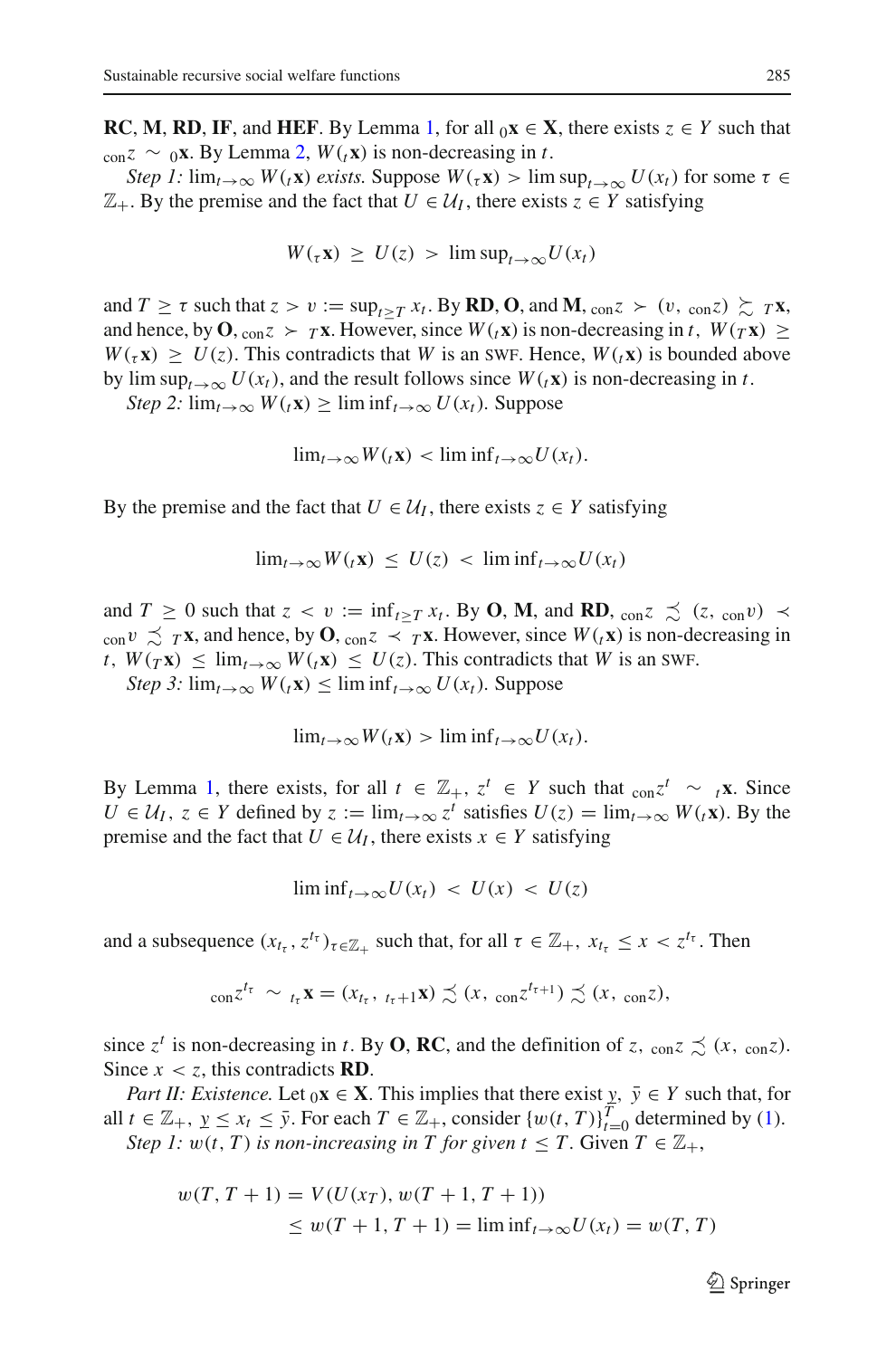by  $(1)$  and  $(V.3')$ . Thus, applying  $(V.2)$ , we have

$$
w(T-1, T+1) = V(U(x_{T-1}), w(T, T+1))
$$
  
\n
$$
\leq V(U(x_{T-1}), w(T, T)) = w(T-1, T).
$$

Using (V.2) repeatedly, we obtain

$$
w(t, T + 1) \le w(t, T) \text{ for all } t \in \{0, ..., T - 1\},
$$

which establishes that  $w(t, T)$  is non-increasing in *T* for given  $t \leq T$ .

*Step 2:*  $w(t, T)$  *is bounded below by U(y).* By [\(1\)](#page-9-3), (V.1), (V.2), and (V.3'),  $w(T, T) = \liminf_{t \to \infty} U(x_t) \ge U(y)$ , and for all  $t \in \{0, ..., T - 1\}$ ,

$$
w(t + 1, T) \ge U(y) \Rightarrow w(t, T) = V(U(x_t), w(t + 1, T)) \ge V(U(y), U(y)) = U(y).
$$

Hence, it follows by induction that  $w(t, T)$  is bounded below by  $U(y)$ .

*Step 3: Definition and properties of*  $W_{\sigma}$ . By steps 1 and 2,  $\lim_{T\to\infty} w(t, T)$  exists for all  $t \in \mathbb{Z}_+$ . Define the mapping  $W_{\sigma} : \mathbf{X} \to \mathbb{R}$  by [\(W\)](#page-9-0). We have that  $W_{\sigma}$  is mono-tone by [\(1\)](#page-9-3), (V.1), and (V.2). As  $w(0, T) = V(U(x_0), w(1, T))$  and *V* satisfies (V.0), we have that  $W_{\sigma}(\mathbf{0}x) = V(U(x_0), W_{\sigma}(1x))$ . Finally, if  $\mathbf{0}x = \text{const}$  for some  $z \in Y$ , then it follows from [\(1\)](#page-9-3) and (V.3') that  $w(t, T) = U(z)$  for all  $T \in \mathbb{Z}_+$  and  $t \in \{0, ..., T\}$ , implying that  $W_{\sigma}(0\mathbf{x}) = U(z)$ .

*Proof of Proposition* [8](#page-9-4) Suppose there exists a monotone mapping  $W : \mathbf{X} \to \mathbb{R}$  satisfying  $W(0, y) = V(U(y_0), W(y_0))$  for all  $0y \in X$  and  $W(c_{0n}z) = U(z)$  for all  $z \in Y$  such that  $W(\mathbf{0} \mathbf{x}) \neq W_{\sigma}(\mathbf{0} \mathbf{x})$ . Since *V* satisfies the property of weak time perspective, there is a continuous increasing transformation  $g : \mathbb{R} \to \mathbb{R}$  such that  $|g(W(\mathbf{0} \mathbf{x})) - g(W(\mathbf{0} \mathbf{x}))| = \epsilon > 0$ , and furthermore,  $|g(W(\mathbf{0} \mathbf{x})) - g(W(\mathbf{0} \mathbf{x}))| = 0$  $|g(V(U(x_t), W_{t+1}\mathbf{x}))) - g(V(U(x_t), W_{\sigma}(t+1\mathbf{x})))| \leq |g(W_{t+1}\mathbf{x})) - g(W_{\sigma}(t+1\mathbf{x}))|$ for all  $t \in \mathbb{Z}_+$ . It now follows, by induction, that

$$
|g(W(\mathbf{TX})) - g(W_{\sigma}(\mathbf{TX}))| \ge \epsilon > 0
$$

for all  $T \in \mathbb{Z}_+$ . However this contradicts that, for all  $T \in \mathbb{Z}_+$ ,

$$
\lim_{T \to \infty} W(\tau \mathbf{x}) = \liminf_{t \to \infty} U(x_t) = \lim_{T \to \infty} W_{\sigma}(\mathbf{x})
$$

by Proposition [7,](#page-8-3) since *g* is a continuous increasing transformation.

For the proofs of the results of Sect. [4,](#page-10-0) the following notation is useful, where  $0$ **z** = ( $z_0$ ,  $1$ **z**) = ( $z_0$ ,  $z_1$ ,  $z_2$ **)**  $\in$  **X** is a fixed but arbitrary reference stream:

| $x_0 \gtrsim_0^z y_0$                                                                     | means $(x_0, 1z) \gtrsim (y_0, 1z)$             |
|-------------------------------------------------------------------------------------------|-------------------------------------------------|
| $1X \quad 1 \gtrsim^z 1Y$                                                                 | means $(z_0, 1X) \gtrsim (z_0, 1Y)$             |
| $(x_0, x_1) \quad 0 \gtrsim_1^z (y_0, y_1)$ means $(x_0, x_1, 2z) \gtrsim (y_0, y_1, 2z)$ |                                                 |
| $2X \quad 2 \gtrsim^z 2Y$                                                                 | means $(z_0, z_1, 2X) \gtrsim (z_0, z_1, 2Y)$   |
| $x_1 \gtrsim_1^z y_1$                                                                     | means $(z_0, x_1, 2z) \gtrsim (z_0, y_1, 2z)$ . |

 $\textcircled{2}$  Springer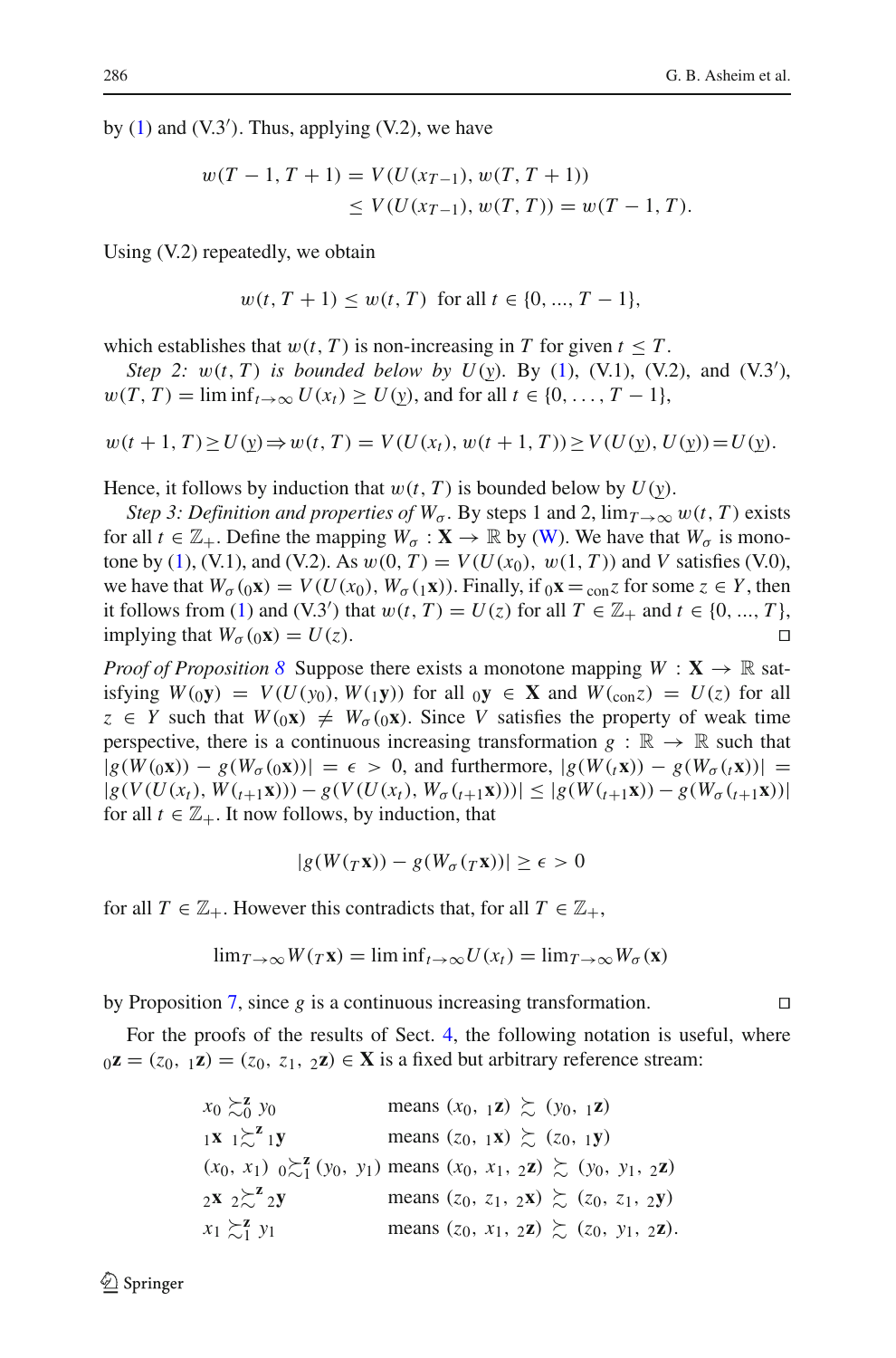Say that  $\sum_{i=0}^{n}$  is *independent of* 0**z** if, for all 0**x**, 0**y**, 0**z**, 0**v**  $\in$  **X**, *x*<sub>0</sub>  $\sum_{i=0}^{n}$  *y*<sub>0</sub> if and only if  $x_0 \geq v$   $y_0$ , and likewise for  $1 \geq v$ ,  $0 \geq 1$ ,  $2 \geq v$ , and  $\geq 1$ . In this notation and terminology, condition **IF** implies that  $\chi \gtrsim^{\mathbf{z}}$  is independent of  $_0\mathbf{z}$ , while condition **IP** states that  $0 \geq 7$  is independent of  $0$ **z**. The following result due to [Gorman](#page-24-30) [\(1968b\)](#page-24-30) indicates that imposing condition **IP** is consequential.

<span id="page-20-0"></span>**Lemma 3** Assume that the SWR  $\geq$  satisfies conditions **IF** and **IP**. *Then*  $\succsim$ <sup>*Z*</sup><sub>0</sub>,  $\underset{\sim}{\succ}$ <sup>*Z*</sup><sub>1</sub>,  $\underset{\sim}{\succ}$ <sup>*Z*</sup><sub>2</sub>, and  $\succsim$ <sup>*Z*</sup><sub>1</sub> are independent of <sub>0</sub>**z**.

*Proof* Assume that the SWR  $\succsim$  satisfies conditions **IF** and **IP**. By repeated application of IF,  $1 \gtrsim^{\mathbf{z}}$  and  $2 \gtrsim^{\mathbf{z}}$  are independent of  $_0\mathbf{z}$ , while IP states that  $_0 \gtrsim^{\mathbf{z}}_1$  is independent of  $_0$ **z**. By IF,  $(x_1, 2z) \succeq (y_1, 2z)$  is equivalent to  $(z_0, x_1, 2z) \succeq (z_0, y_1, 2z)$ , which, by **IP**, is equivalent to  $(z_0, x_1, 2^{\mathbf{v}}) \geq (z_0, y_1, 2^{\mathbf{v}})$ , which in turn, by **IF**, is equivalent to  $(x_1, 2v) \ge (y_1, 2v)$ , which finally, by IF, is equivalent to  $(v_0, x_1, 2v) \ge$ (*v*<sub>0</sub>, *y*<sub>1</sub>, *z***v**), where  ${}_{0}\mathbf{v} \in \mathbf{X}$  is some arbitrary stream. Hence,  $\sum_{0}^{z}$  and  $\sum_{1}^{z}$  are independent of  $_0$ **z**.

*Proof of Theorem [2](#page-10-2) Part I:* This part is proved in three steps.

*Step 1:* By Lemma [3,](#page-20-0) **IF** and **IP** imply that  $\succsim_0^z$  is independent of  $_0z$ .

*Step 2:* By condition **WS**, there exist  $_0$ **x**,  $_0$ **y**,  $_0$ **z**  $\in$  **X** such that  $x_0 \succ_0^{\mathbf{z}} y_0$ . This rules out that  $x_0 = y_0$ , and by **M**,  $x_0 < y_0$  would lead to a contradiction. Hence,  $x_0 > y_0$ . Since  $\succsim_0^{\mathbf{z}}$  is independent of <sub>0</sub>**z**, this implies **RS**.

*Step 3:* By Proposition [4,](#page-8-0) there is no SWR  $\geq$  satisfying **RC**, **RS**, and **HEF**.

*Part II:* To establish this part, consider dropping a single condition.

*Dropping* **IP***.* Existence follows from Theorem [1](#page-9-5) since **RD** implies **WS**.

*Dropping* **HEF***.* Existence follows from Propositions [9](#page-11-2) and [10.](#page-11-3)

*Dropping* **WS**. All the remaining conditions are satisfied by the SWF  $\succsim$  being represented by the mapping  $W : \mathbf{X} \to \mathbb{R}$  defined by  $W({}_{0}\mathbf{X}) := \liminf_{t \to \infty} x_t$ .

*Dropping* **M***.* All the remaining conditions are satisfied by the SWF  $\succsim$  being represented by the mapping  $W : \mathbf{X} \to \mathbb{R}$  defined by  $W(j\mathbf{X}) := -x_0 + \liminf_{t \to \infty} x_t$ .

*Dropping* IF. All the remaining conditions are satisfied by the SWF  $\succsim$  being represented by the mapping  $W : \mathbf{X} \to \mathbb{R}$  defined by  $W({0}x) := min\{x_0, x_1\}.$ 

*Dropping* **RC***.* Existence follows from Proposition [13](#page-13-1) since **SP** implies **M** and **WS**.  $\Box$ 

*Proof of Proposition* [9](#page-11-2) The proof is based on standard results for additively separable representations [\(Debreu 1960;](#page-24-10) [Gorman 1968a](#page-24-11); [Koopmans 1986a](#page-24-12)), and is available at <http://folk.uio.no/gasheim/srswfs2.pdf>

*Proof of Proposition [10](#page-11-3)* Available at <http://folk.uio.no/gasheim/srswfs2.pdf>

*Proof of Proposition* [11](#page-11-4) Assume that the SWR  $\succsim$  satisfies conditions **O**, **RC**, **IF**, **M**, **IP**, and **NDF**. By Proposition [1,](#page-5-0) **O**, **IF**, and **NDF** imply **WS**. Hence, by Propositions [9](#page-11-2) and [10,](#page-11-3) the SWR  $\succsim$  is represented by  $W_\delta : \mathbf{X} \to \mathbb{R}$  defined by, for each  $_0\mathbf{x} \in \mathbf{X}$ ,

 $\Box$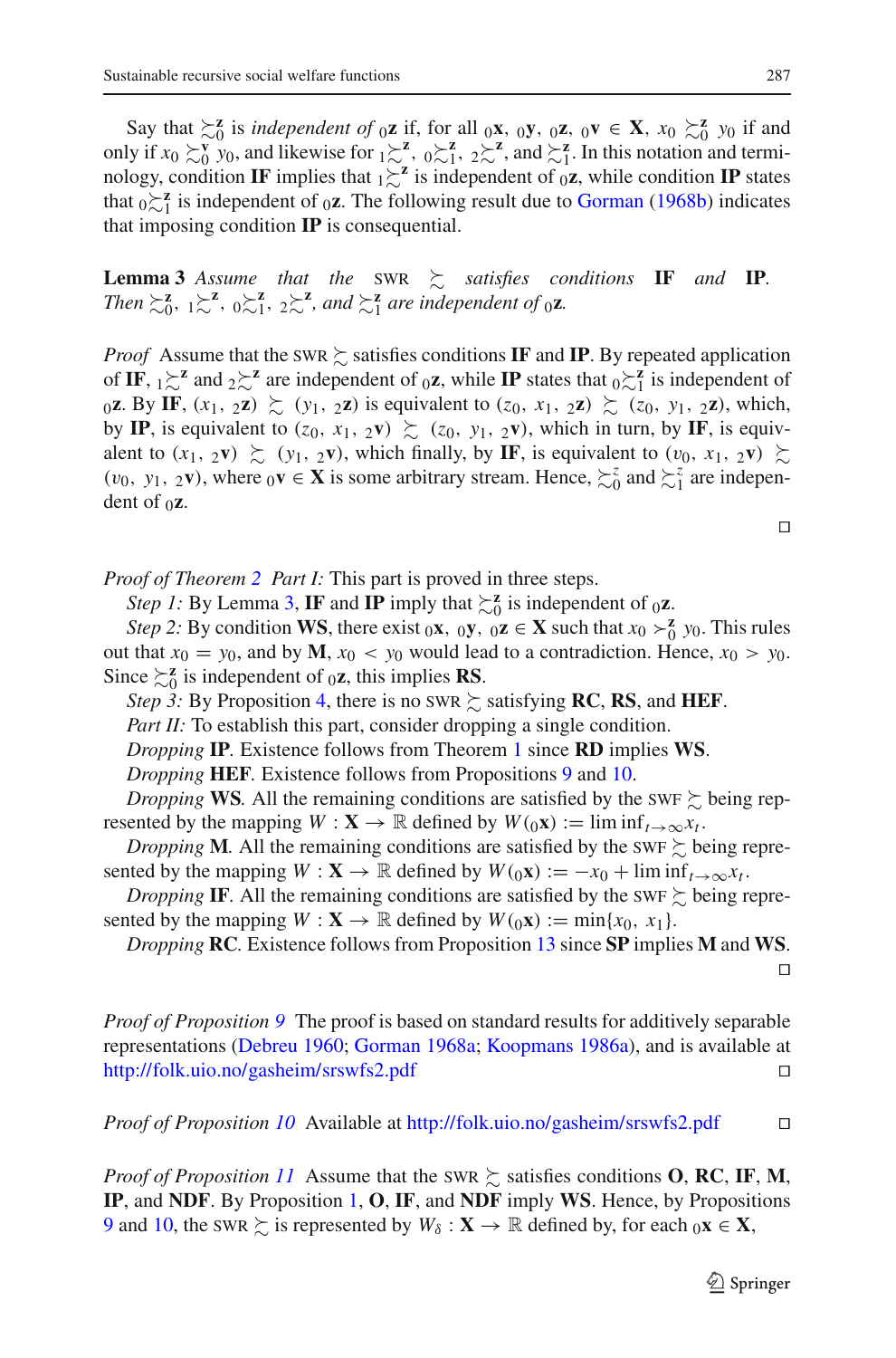$$
W_{\delta}(0\mathbf{x}) = (1-\delta) \sum_{t=0}^{\infty} \delta^t U(x_t),
$$

for some  $U \in \mathcal{U}$  and  $\delta \in (0, 1)$ . This implies **DP**, thus contradicting **NDP**.

The proof of Proposition [12](#page-13-2) needs some preliminaries. A sustainable recursive SWF  $W: \mathbf{X} \to \mathbb{R}$  is given, with  $W(\rho x) = V(U(x_0), W(x_1))$  for all  $\rho x \in \mathbf{X}$  and  $W(c_{on}z) = U(z)$  for all  $z \in Y$ . A utility stream <sub>0</sub>**u** is associated with a feasible path  $0 \text{ k from } k \in [0, \bar{k}] \text{ if } u_t = U(x(f(k_t) - k_{t+1}, k_t)) \text{ for } t \geq 0. \text{ Write } u^* \equiv U(x^*) = 0.$  $U(x(c^*, k^*)) = U(x(f(k^*) - k^*, k^*)).$ 

Write  $S := \{(c, k) \in [0, k] \mid x(c, k) = x^*\}$ . Since  $S \neq \emptyset$ , we can define

$$
I = \{k \in (0, \bar{k}] \mid \text{there is some } c \ge 0 \text{ satisfying } (c, k) \in S\}.
$$

Note that  $k^* \in I$ . Let  $k \in I$ ; then there is  $c \ge 0$  such that  $x(c, k) = x^*$ . Now, let  $k' \in I$  satisfy  $k' > k$ . Then  $x(c, k') \ge x(c, k) = x^*$ , while  $x(0, k') \le x(0, \bar{k}) =$  $x(f(\bar{k}) - \bar{k}, \bar{k}) \leq x^*$ . Thus, by continuity of *x*, there is some  $c' \geq 0$ , such that  $x(c', k') = x^*$ . This shows that *I* is a sub-interval of  $(0, \bar{k}]$ , containing  $[k^*, \bar{k}]$ .

Define, for each  $k \in I$ , the set  $\phi(k) = \{c > 0 \mid (c, k) \in S\}$ . By definition of *I*,  $\phi(k)$  is non-empty for each  $k \in I$ . Since  $k \in I$  implies  $k > 0$ ,  $\phi(k)$  is a singleton by property [\(3\)](#page-12-0)(ii) of the function *x*. Thus,  $\phi$  is a function from *I* to  $\mathbb{R}_+$ , and by definition,  $x(\phi(k), k) = x^*$  for all  $k \in I$ , so  $c^* = \phi(k^*)$ . By property [\(3\)](#page-12-0)(ii),  $\phi$  is non-increasing on *I*.

<span id="page-21-1"></span>**Lemma 4** *For every*  $k \in [k^*, \bar{k}]$ *, there exists a feasible resource path,*  $0\hat{k}$ *, from k where the associated well-being stream,*  $\theta \hat{\mathbf{x}}$ *, satisfies*  $W(\hat{\mathbf{x}}) = W(\cos x^*)$  *for*  $t \ge 0$ *.* 

*Proof* Let  $k \in [k^*, \overline{k}]$ , and consider the resource path  $0\hat{k}$  defined by

$$
k_0 = k
$$
,  $k_{t+1} = f(k_t) - \phi(k_t)$  for  $t \ge 0$ .

Note that, if  $k_t \in [k^*, \overline{k}]$ , then

$$
\bar{k} \ge f(\bar{k}) \ge f(k_t) - \phi(k_t) \ge f(k_t) - \phi(k^*) = f(k_t) - [f(k^*) - k^*] \ge k^*.
$$

Hence,  $k_{t+1} \in [k^*, \bar{k}]$  and, by induction,  $k_t \in [k^*, \bar{k}]$  for  $t \ge 0$ . This shows that  $0\hat{k}$  is feasible from  $k \in [k^*, \bar{k}]$ . By the definition of  $\phi(\cdot)$ ,  $x_t = x(\phi(k_t), k_t) = x^*$  for  $t \ge 0$ .  $\Box$ 

<span id="page-21-0"></span>**Lemma 5** Let  $_0$ **k** *be a feasible resource path from*  $k \in [0, k]$  *with associated utility stream,*  $_0$ **u***. Given any*  $\varepsilon > 0$ *, there is some*  $T \ge 0$  *such that*  $u_T < u^* + \varepsilon$ *.* 

*Proof* Suppose, on the contrary, there is some  $\varepsilon > 0$ , such that  $u_t > u^* + \varepsilon$  for all  $t \geq 0$ . By continuity of *U*, there is  $\delta > 0$ , such that whenever  $x \in Y$  and  $|x - x^*| < \delta$ , we have  $|U(x) - U(x^*)| < \varepsilon$ . Thus, we must have  $|x_t - x^*| > \delta$  for all  $t > 0$ . Further, since *U* is an increasing function, we must have  $x_t \geq x^* + \delta$  for all  $t \geq 0$ . This implies

$$
x(f(k_t) - k_{t+1}, k_t) = x(c_t, k_t) > x^*
$$
 for all  $t \ge 0$ .

 $\textcircled{2}$  Springer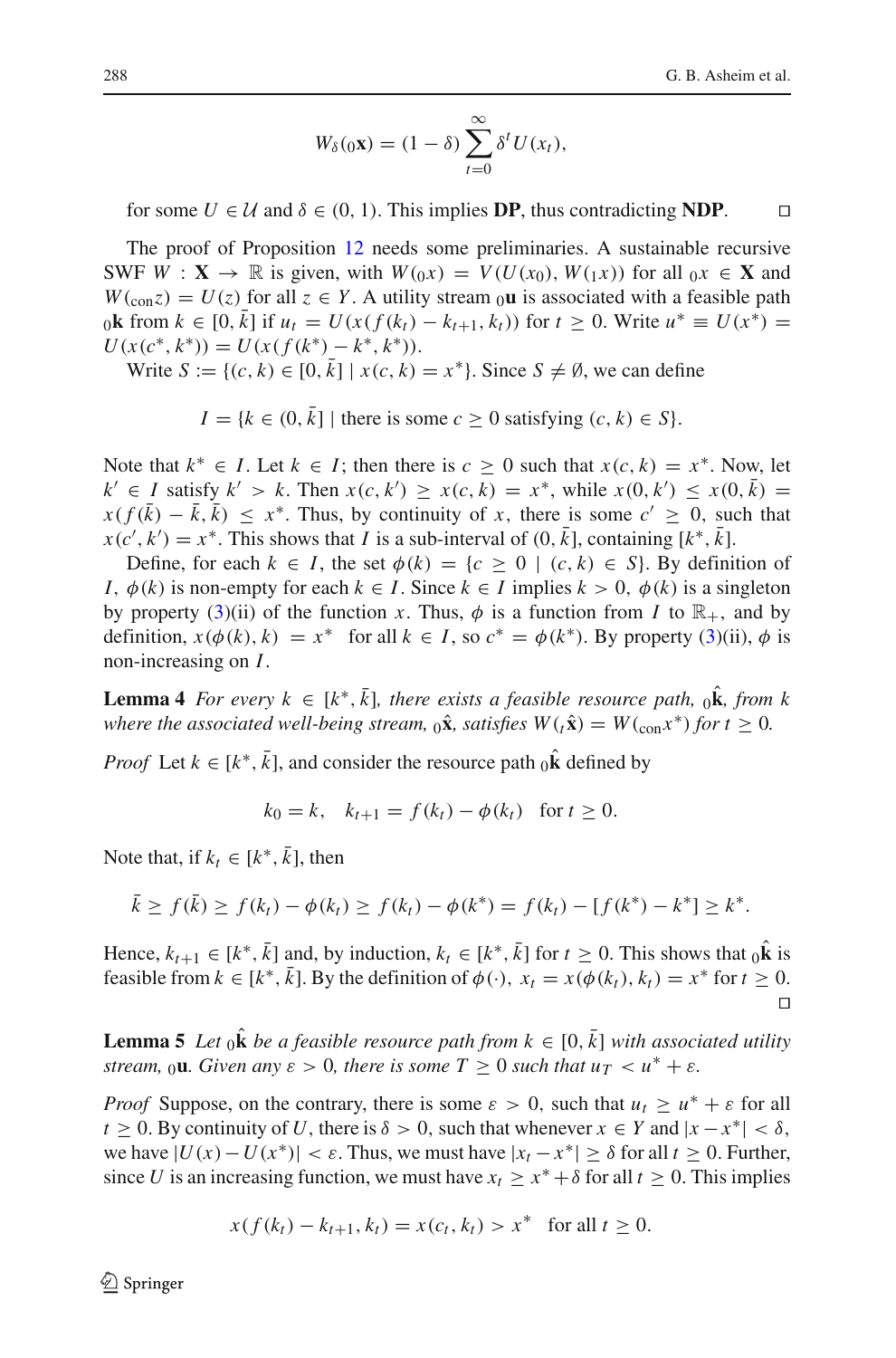Since  $x(f(k_t) - k_t, k_t) \leq x^*$ , property [\(3\)](#page-12-0)(ii) implies that  $k_{t+1} < k_t$  for all  $t \geq 0$ . Thus,  $0\mathbf{k}$  must converge to some  $\kappa \in [0, \bar{k}]$ . The continuity of f and x then imply that  $x(f(\kappa) - \kappa, \kappa) \ge x^* + \delta$ , and this contradicts the definition of  $x^*$ .

<span id="page-22-1"></span>**Lemma 6** Let  $_0$ **k** be a feasible resource path from  $k \in [0, \bar{k}]$  with associated well*being stream,*  $0\hat{\mathbf{x}}$ *. Then, we have*  $W(0\hat{\mathbf{x}}) \leq W(\text{const}^*)$ *.* 

*Proof* Suppose, by way of contradiction, that there exist  $k \in [0, k]$  and a feasible resource path,  $0\hat{\mathbf{k}}$ , from *k* where the associated well-being stream,  $0\hat{\mathbf{x}}$ , satisfies  $W(0\hat{\mathbf{x}})$  >  $W(c_0, x^*) = U(x^*) = u^*$ . Denote by  $\theta \hat{u}$  the associated utility stream (i.e.,  $\hat{u}_t = U(\hat{x}_t)$ for  $t > 0$ ). Since  $W(r\hat{x})$  is non-decreasing in *t*, and is bounded above by  $U(x(\bar{k}, \bar{k}))$  (by the properties of a sustainable recursive SWF), it converges to some  $\omega \leq U(x(\bar{k}, \bar{k}))$ . Hence,  $\omega \ge W(\hat{\alpha}) > u^*$ . Since the aggregator function *V* satisfies (V.3'), we must have  $V(u^*, \omega) < V(\omega, \omega) = \omega$ . Using the continuity of *V*, we can find  $\varepsilon > 0$  such that

$$
V(u^* + \varepsilon, \omega) < V(\omega, \omega) = \omega. \tag{5}
$$

<span id="page-22-0"></span>Write  $\theta := \omega - V(u^* + \varepsilon, \omega)$ . By [\(5\)](#page-22-0),  $\theta > 0$ .

Choose  $T \in Z_+$  large enough so that for all  $t \geq T$ ,  $W(r\hat{x}) \geq \omega - (\theta/2)$ . By Lemma [5,](#page-21-0)  $\hat{u}_t < u^* + \varepsilon$  for some  $t \geq T$ . Let  $\tau$  be the first period ( $\geq T$ ) for which  $\hat{u}_t < u^* + \varepsilon$ . Then,

$$
\omega - \frac{\theta}{2} \le W(\tau \hat{\mathbf{x}}) = V(u_{\tau}, W(\tau + \hat{\mathbf{x}}))
$$
  
 
$$
\le V(u^* + \varepsilon, W(\tau + \hat{\mathbf{x}})) \le V(u^* + \varepsilon, \omega) = \omega - \theta < \omega - \frac{\theta}{2},
$$

<span id="page-22-2"></span>which is a contradiction.

**Lemma 7** If a feasible resource path,  $0\hat{k}$ , from  $k \in [0, \bar{k}]$  has an associated well-being *stream,*  $0\hat{\mathbf{x}}$ *, which satisfies*  $W(0\hat{\mathbf{x}}) = W(\text{const}^*)$ *, then (i)*  $\hat{x}_t \geq x^*$  *for all*  $t \geq 0$ *; and (ii)*  $\hat{k}_t \geq k^*$  *for all*  $t \geq 0$ .

*Proof* Assume that a feasible resource path,  $0\mathbf{k}$ , from  $k \in [0, k]$  has an associated wellbeing stream,  $0\hat{x}$ , which satisfies  $W(0\hat{x}) = W(\text{con } x^*)$ . Since  $W(t\hat{x})$  is non-decreasing in *t*, it follows from Lemma [6](#page-22-1) that  $W(r\hat{x}) = W(\text{con } x^*) = u^*$  for all  $t \ge 0$ .

To establish (i), suppose, by way of contradiction, that  $\hat{x}_t < x^*$  for some  $t \geq 0$ . Then, since  $U(\hat{x}_t) < U(x^*) = u^*$ , (V.3') implies

$$
u^* = W(t\hat{\mathbf{x}}) = V(U(\hat{x}_t), u^*) < V(u^*, u^*) = u^*,
$$

which is a contradiction.

To establish (ii), suppose, on the contrary, that  $\hat{k}_{\tau} < k^*$  for some  $\tau \ge 0$ . Then, by the fact that  $x(f(k) - k, k) < x^*$  if  $k \neq k^*$ , we have  $x(f(\hat{k}_\tau) - \hat{k}_\tau, \hat{k}_\tau) < x^*$ , while:

$$
x^* \leq \hat{x}_\tau = x(\hat{c}_\tau, \hat{k}_\tau) = x(f(\hat{k}_\tau) - \hat{k}_{\tau+1}, \hat{k}_\tau).
$$

$$
\Box
$$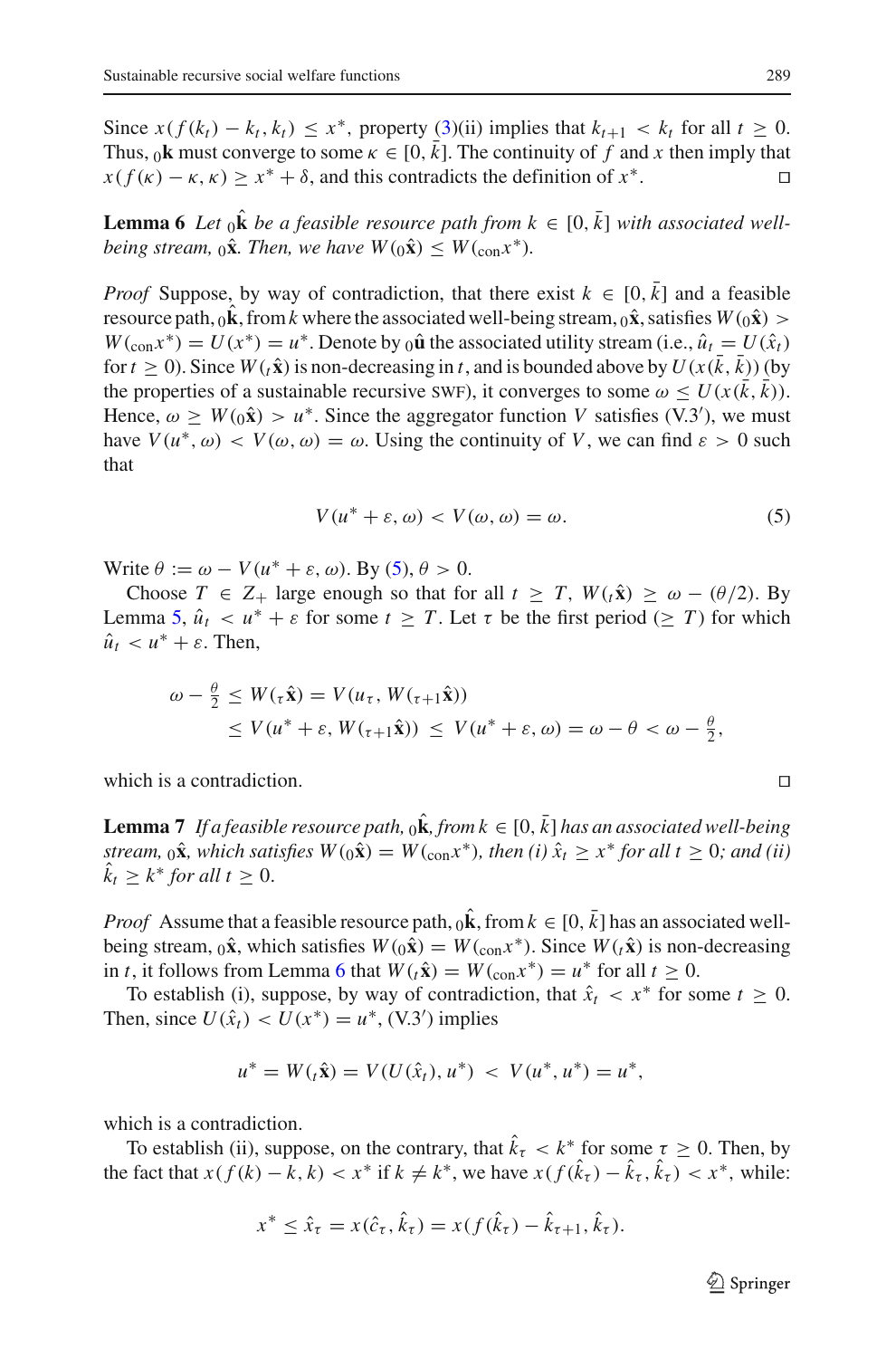So,  $\hat{k}_{\tau+1} < \hat{k}_{\tau} < k^*$ , and repeating this step,  $\hat{k}_{t+1} < \hat{k}_t$  for all  $t \geq \tau$ . Thus,  $0\hat{k}$  must converge to some  $\kappa \in [0, \bar{k}],$  with  $\kappa \leq \hat{k}_{\tau} < k^*$ . The continuity of f and x then implies that

$$
x(f(\kappa)-\kappa,\kappa)\geq x^*
$$

using (i). But, this contradicts that *x*( $f(k) - k, k$ ) < *x*<sup>∗</sup> if  $k ≠ k$ <sup>∗</sup>. □

*Proof of Proposition [12](#page-13-2)* Lemmas [4](#page-21-1) and [6](#page-22-1) establish existence of an optimum and that any optimal well-being stream satisfies  $W(r\hat{x}) = W(\text{const})$  for  $t \ge 0$ . Lemma [7](#page-22-2) shows that any optimal resource path  $0\hat{k}$ , with associated well-being stream  $0\hat{x}$ , satisfies  $\hat{x}_t \geq x^*$  and  $\hat{k}_t \geq k^*$  for  $t \geq 0$ .

*Proof of Proposition [13](#page-13-1)* [Asheim and Tungodden](#page-23-5) [\(2004a](#page-23-5)), [Basu and Mitra](#page-24-29) [\(2007](#page-24-29)), and [Bossert et al.](#page-24-19) [\(2007](#page-24-19)) define different incomplete leximin and undiscounted utilitarian swrs, each of which is given an axiomatic characterization. Denote by  $\succsim$  one such incomplete SWR. It can be verified that  $\succsim$  is reflexive, transitive and satisfies IF, SP, **HEF** (with  $(x, \text{con } z) \precsim (y, \text{con } v)$  if  $x > y > v > z$ ), and **IP**. Completeness (and thereby condition **O**) can be satisfied by invoking [Arrow's\(1951\)](#page-23-6) version of [Szpilrajn's](#page-25-13) [\(1930\)](#page-25-13) extension theorem (see also [Svensson 1980](#page-25-7)).

Since  $\gtrsim$  satisfies conditions **SP** and **HEF** (with  $(x, \text{con } z) \precsim (y, \text{con } v)$  if  $x > y >$  $v > z$ ), so will any completion. Since, for all 0**x**, 0**y**, 0**z**  $\in$  **X**,  $(x_0, x_1)$   $0 \underset{\sim}{\sim}^{\mathbb{Z}}_1$  (*y*<sub>0</sub>, *y*<sub>1</sub>) or  $(x_0, x_1)$   $\underset{0 \leq 1}{\prec}^{\mathbf{z}} (y_0, y_1)$ , and  $\succsim$  satisfies **IP**, so will any completion. However, special care must be taken to ensure that the completion satisfies **IF**.

Consider  $\mathbf{X}_0^2 = \{(\mathbf{0}\mathbf{x}, \mathbf{0}\mathbf{y}) \in \mathbf{X}^2 \mid x_0 \neq y_0\}$ , and invoke [Arrow's](#page-23-6) [\(1951](#page-23-6)) version of [Szpilrajn's](#page-25-13) [\(1930](#page-25-13)) extension theorem to complete  $\succsim$  on this subset of  $\mathbf{X}^2$ . For any  $(0 \textbf{x}, 0 \textbf{y})$  ∈ **X** with  $0 \textbf{x} ≠ 0 \textbf{y}$ , let  $0 \textbf{x}$  be at least as good as  $0 \textbf{y}$  if and only if  $T \textbf{x}$  is at least as good as  $_T$ **y** according to the completion of  $\geq$  on  $\mathbf{X}_0^2$ , where  $T := \min\{t | x_t \neq y_t\}$ . Since  $\succsim$  satisfies IF, this construction constitutes a complete SWR satisfying IF.  $\square$ 

**Open Access** This article is distributed under the terms of the Creative Commons Attribution Noncommercial License which permits any noncommercial use, distribution, and reproduction in any medium, provided the original author(s) and source are credited.

#### **References**

- <span id="page-23-3"></span>Alcantud, J.C.R., García-Sanz, M.D.: Paretian evaluation of infinite utility streams: an egalitarian criterion. Econ Lett **106**, 209–211 (2010)
- <span id="page-23-6"></span>Arrow, K.J.: Social Choice and Individual Values. New York: Wiley (1951)
- <span id="page-23-4"></span>Asheim, G.B.: Unjust intergenerational allocations. J Econ Theory **54**, 350–371 (1991)

<span id="page-23-0"></span>Asheim, G.B., Mitra, T.: Sustainability and discounted utilitarianism in models of economic growth. Math Soc Sci **59**, 148–169 (2010)

- <span id="page-23-2"></span>Asheim, G.B., Mitra, T., Tungodden, B: A new equity condition for infinite utility streams and the possibility of being Paretian. In: Roemer, J., Suzumura, K. (eds.) Intergenerational Equity and Sustainability, pp. 55–68. Basingstoke: Palgrave Macmillan (2007)
- <span id="page-23-5"></span>Asheim, G.B., Tungodden, B.: Resolving distributional conflicts between generations. Econ Theory **24**, 221– 230 (2004a)

<span id="page-23-1"></span>Asheim, G.B., Tungodden, B.: Do Koopmans' postulates lead to discounted utilitarianism? Discussion Paper 32/04, Norwegian School of Economics and Business Administration (2004b)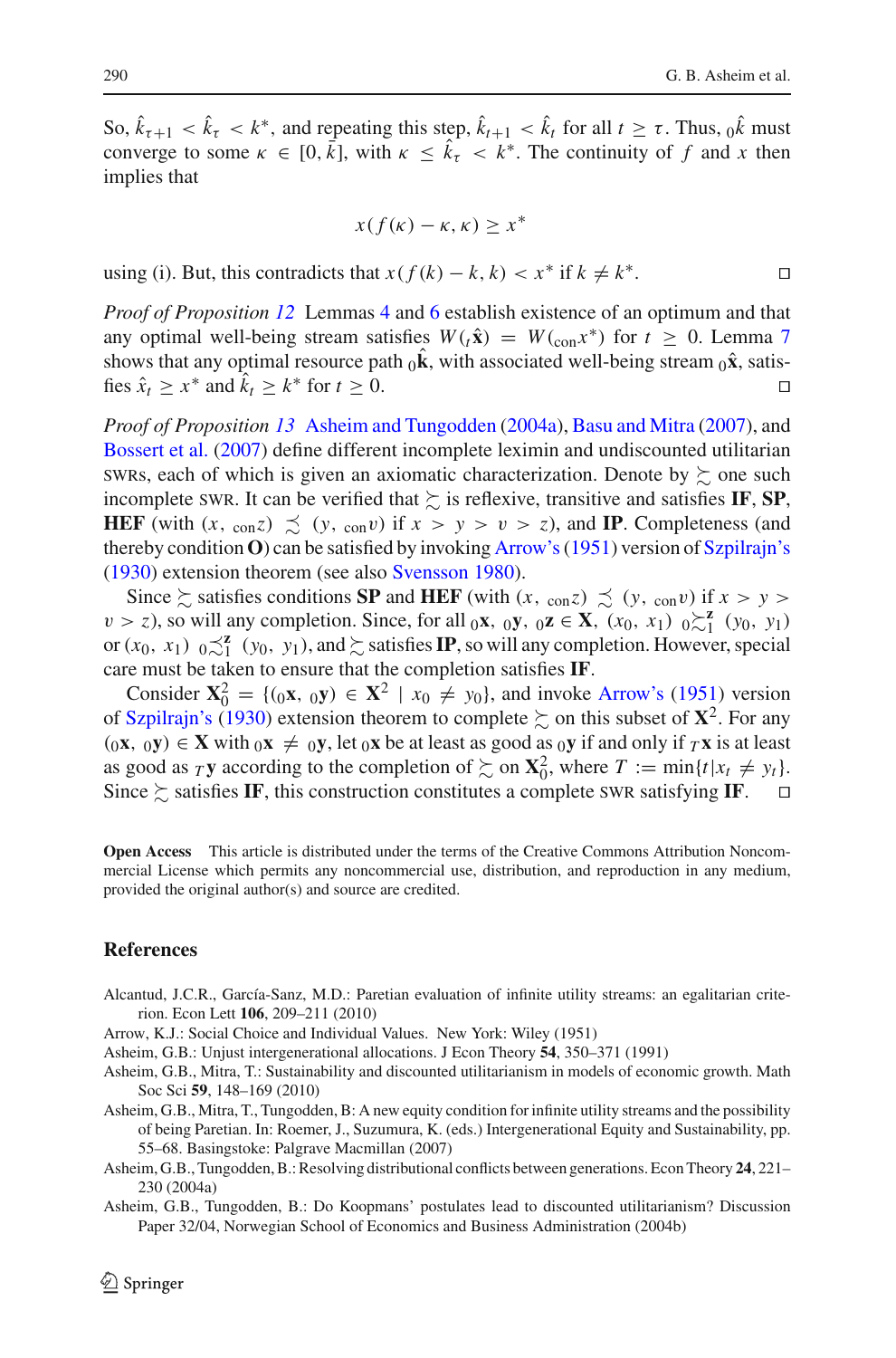Atkinson, A.B.: The strange disappearance of welfare economics. Kyklos **54**, 193–206 (2001)

- <span id="page-24-21"></span><span id="page-24-2"></span>Banerjee, K.: On the equity-efficiency trade off in aggregating infinite utility streams. Econ Lett **93**, 63– 67 (2006)
- <span id="page-24-18"></span>Basu, K., Mitra, T.: Aggregating infinite utility streams with intergenerational equity: the impossibility of being Paretian. Econometrica **32**, 1557–1563 (2003)
- <span id="page-24-29"></span>Basu, K., Mitra, T.: Utilitarianism for infinite utility streams: a new welfare criterion and its axiomatic characterization. J Econ Theory **133**, 350–373 (2007)
- <span id="page-24-22"></span><span id="page-24-16"></span>Birchenhall, C.R., Grout, P.: On equal plans with an infinite horizon. J Econ Theory **21**, 249–264 (1979)
- Blackorby, C., Donaldson, D., Weymark, J.A.: Social choice with interpersonal utility comparisons: a diagrammatic introduction. Int Econ Rev **25**, 327–356 (1984)
- <span id="page-24-26"></span>Bleichrodt, H., Rohde, K.I.M., Wakker, P.P.: Koopmans' constant discounting for intertemporal choice: A simplification and a generalization. J Math Psych **52**, 341–347 (2008)
- <span id="page-24-19"></span>Bossert, W., Sprumont, Y., Suzumura, K.: Ordering infinite utility streams. J Econ Theory **135**, 579– 589 (2007)
- <span id="page-24-5"></span>Burniaux, J.-M., Martins, J.O.: Carbon leakages: A general equilibrium view. Econ Theory (this issue) (2010)
- <span id="page-24-9"></span>Chichilnisky, G.: An axiomatic approach to sustainable development. Soc Choice Welfare **13**, 231– 257 (1996)
- <span id="page-24-15"></span>Chichilnisky, G.: Sustainable markets with short sales. Econ Theory (this issue) (2010)
- <span id="page-24-27"></span>Chichilnisky, G., Heal, G.M., Beltratti, A.: The green golden rule. Econ Lett **49**, 175–179 (1995)
- <span id="page-24-8"></span>Chipman, J.S., Tian, G.: Detrimental externalities, pollution rights, and the "Coase Theorem". Econ Theory (this issue) (2010)
- <span id="page-24-4"></span>Dasgupta, P.S., Heal, G.M.: The optimal depletion of exhaustible resources. Rev Econ Stud (Symposium) 3–28 (1974)
- <span id="page-24-1"></span>Dasgupta, P.S., Heal, G.M.: Economic Theory and Exhaustible Resources. Cambridge: Cambridge University Press (1979)
- <span id="page-24-10"></span>Debreu, G.: Topological methods in cardinal utility theory. In: Arrow, K.J., Karlin, S., Suppes, P. (eds.) Mathematical Methods in the Social Sciences, pp. 16–26. Stanford: Stanford University Press (1960)

<span id="page-24-17"></span>Diamond, P.: The evaluation of infinite utility streams. Econometrica **33**, 170–177 (1965)

- <span id="page-24-6"></span>Dutta, P.K., Radner, R.: Capital growth in a global warming model: Will China and India sign a climate treaty? Econ Theory (this issue) (2010)
- <span id="page-24-28"></span>Figuieres, C., Tidball, M.: Sustainable exploitation of a natural resource: a satisfying use of Chichilnisky's criterion. Econ Theory (this issue) (2010)
- <span id="page-24-23"></span>Fleurbaey, M., Michel, P.: Transfer principles and inequality aversion, with application to optimal growth. Math Soc Sci **42**, 1–11 (2001)
- <span id="page-24-20"></span>Fleurbaey, M., Michel, P.: Intertemporal equity and the extension of the Ramsey criterion. J Math Econ **39**, 777–802 (2003)
- Gorman, W.M.: Conditions for additive separability. Econometrica **36**, 605–609 (1968a)
- <span id="page-24-30"></span><span id="page-24-11"></span>Gorman, W.M.: The structure of utility functions. Rev Econ Stud **35**, 367–390 (1968b)
- <span id="page-24-14"></span>Hammond, P.J.: Equity, Arrow's conditions and Rawls' difference principle. Econometrica **44**, 793– 804 (1976)
- <span id="page-24-24"></span>Hara, C., Shinotsuka, T., Suzumura, K., Xu, Y.: Continuity and egalitarianism in the evaluation of infinite utility streams. Soc Choice Welfare **31**, 179–191 (2008)
- <span id="page-24-25"></span>Heal, G.M.: Valuing the future: Economic theory and sustainability. New York: Columbia University Press (1998)
- <span id="page-24-13"></span>Heal, G.M.: Intergenerational welfare economics and the environment. In: Mäler, K.-G., Vincent, J. (eds.) Handbook of Environmental Economics, Amsterdam: North-Holland (2005)
- <span id="page-24-7"></span>Karp, C., Zhang, J.: Taxes versus quantities for a stock pollutant with endogenous abatement costs and asymmetric information. Econ Theory (this issue) (2010)
- <span id="page-24-3"></span>Koopmans, T.C.: Stationary ordinal utility and impatience. Econometrica **28**, 287–309 (1960)
- <span id="page-24-0"></span>Koopmans, T.C.: Intertemporal distribution and optimal aggregate economic growth. In: Ten Economic Studies in the Tradition of Irving Fisher. New York: Wiley (1967)
- <span id="page-24-12"></span>Koopmans, T.C.: Representation of preference orderings with independent components of consumption. In: McGuire, C.B., Radner, R. (eds.) Decision and Organization: A Volume in Honor of Jacob Marschak, 2nd edn, pp. 57–78 [previously published in 1972]. Minneapolis: University of Minnesota Press (1986a)